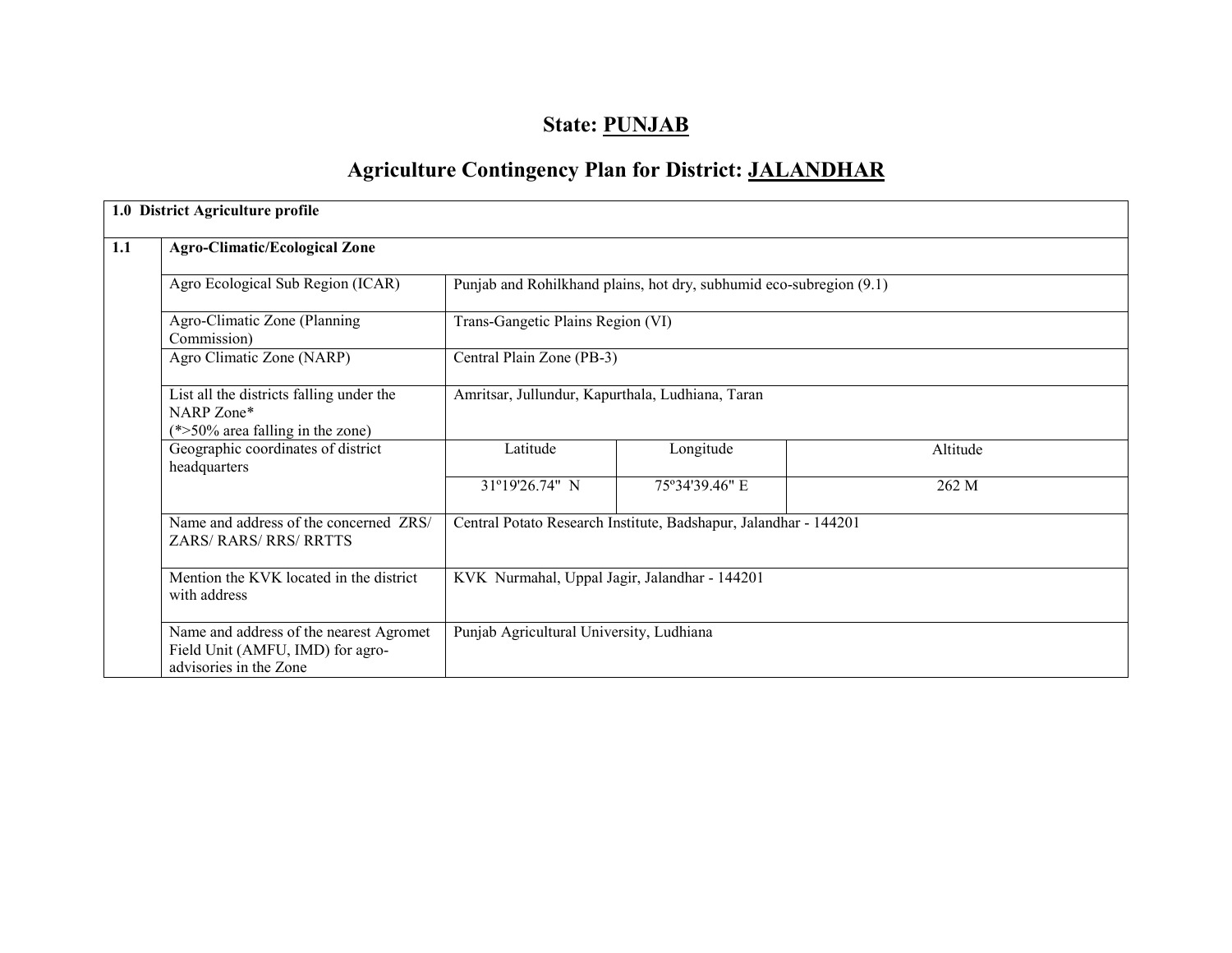| 1.2 | Rainfall                      | Normal RF(mm) | <b>Normal Rainy days</b> | <b>Normal Onset</b> | <b>Normal Cessation</b>          |
|-----|-------------------------------|---------------|--------------------------|---------------------|----------------------------------|
|     |                               |               | (number)                 |                     |                                  |
|     | SW monsoon (June-September):  | 538.3         | 26                       | $1st$ week of July  | $\gamma$ nd<br>week of September |
|     | NE Monsoon(October-December): | 33.8          |                          |                     |                                  |
|     | Winter (January-February)     | 84.8          |                          |                     |                                  |
|     | Summer (March-May)            | 41.6          | <sub>0</sub>             |                     |                                  |
|     | Annual                        | 698.4         | 40                       |                     |                                  |

| 1.3 | Land use<br>pattern of the<br>district (latest<br>statistics) | Geographical<br>area | Cultivable<br>area | Forest<br>area | Land under<br>non-<br>agricultural use | Permanent<br>pastures | Cultivable<br>wasteland | Land<br>under<br>Misc.<br>tree<br>crops<br>and | Barren and<br>uncultivable<br>land | Current<br>fallows | Other<br>fallow |
|-----|---------------------------------------------------------------|----------------------|--------------------|----------------|----------------------------------------|-----------------------|-------------------------|------------------------------------------------|------------------------------------|--------------------|-----------------|
|     |                                                               |                      |                    |                |                                        |                       |                         | groves                                         |                                    |                    |                 |
|     | Area $('000 ha)$                                              | 266.2                | 237.6              | 5.6            | 22.8                                   |                       |                         | $\overline{\phantom{0}}$                       |                                    | 0.2                |                 |

| 1.4 | <b>Major Soils</b>                | Area $('000 ha)$ | Percent (%) of total geographical area |
|-----|-----------------------------------|------------------|----------------------------------------|
|     | Coarse loamy soils                |                  | 20                                     |
|     | Coarse loamy and fine loamy soils |                  | 45                                     |
|     | Fine loamy associations           |                  | 35                                     |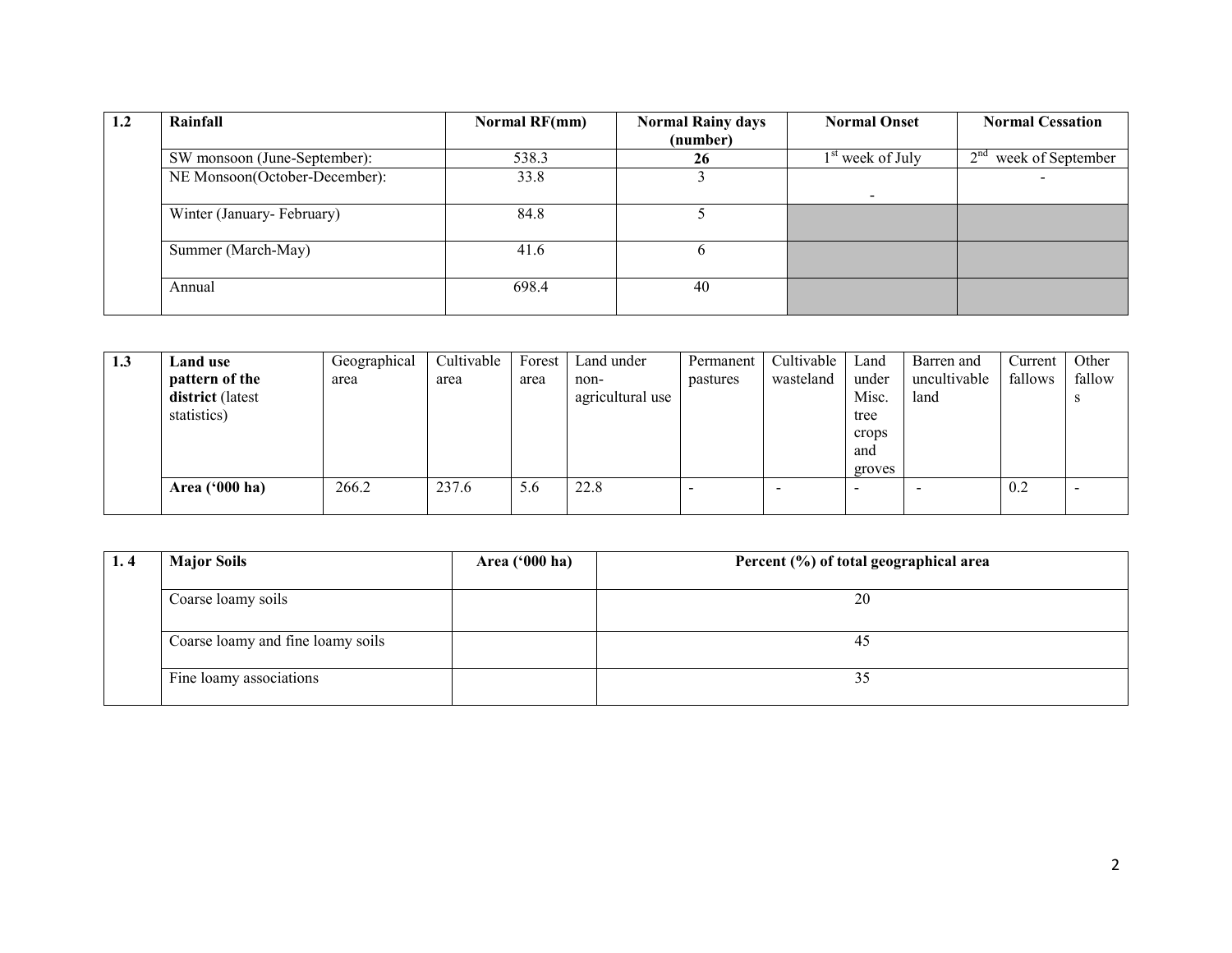| 1.5 | <b>Agricultural land use</b> | Area $(900 \text{ ha})$ | Cropping intensity $\%$ |
|-----|------------------------------|-------------------------|-------------------------|
|     | Net sown area                | 237.6                   | 78                      |
|     | Area sown more than once     | 184.8                   |                         |
|     | Gross cropped area           | 422.4                   |                         |

| Irrigation                                                                                          | Area ('000 ha)                                 |                          |                                                                                                   |  |  |  |  |  |  |
|-----------------------------------------------------------------------------------------------------|------------------------------------------------|--------------------------|---------------------------------------------------------------------------------------------------|--|--|--|--|--|--|
| Net irrigated area                                                                                  | 237.1                                          |                          |                                                                                                   |  |  |  |  |  |  |
| Gross irrigated area                                                                                | 413.7 as per central ground water board report |                          |                                                                                                   |  |  |  |  |  |  |
| Rainfed area                                                                                        |                                                |                          |                                                                                                   |  |  |  |  |  |  |
| <b>Sources of Irrigation</b>                                                                        | <b>Number</b>                                  | Area ('000 ha)           | Percentage of total irrigated area                                                                |  |  |  |  |  |  |
| Canals (3% area is canal irrigated)                                                                 |                                                | 4                        |                                                                                                   |  |  |  |  |  |  |
| Tube wells                                                                                          | 2,33,000                                       |                          |                                                                                                   |  |  |  |  |  |  |
| Open wells                                                                                          |                                                | $\sim$                   |                                                                                                   |  |  |  |  |  |  |
| Bore wells                                                                                          | 73522                                          | $\overline{\phantom{a}}$ | $\blacksquare$                                                                                    |  |  |  |  |  |  |
| Lift irrigation schemes                                                                             | $\sim$                                         | $\blacksquare$           | $\overline{a}$                                                                                    |  |  |  |  |  |  |
| Micro-irrigation                                                                                    |                                                |                          |                                                                                                   |  |  |  |  |  |  |
| Other sources (please specify)                                                                      | $\blacksquare$                                 | $\blacksquare$           |                                                                                                   |  |  |  |  |  |  |
| Total Irrigated Area                                                                                |                                                |                          |                                                                                                   |  |  |  |  |  |  |
| Pump sets                                                                                           | 65977                                          |                          |                                                                                                   |  |  |  |  |  |  |
| No. of Tractors                                                                                     | 25,000                                         |                          |                                                                                                   |  |  |  |  |  |  |
| Groundwater availability and use* (Data<br>source: State/Central Ground water<br>Department /Board) | No. of blocks/Tehsils                          | $(\%)$ area              | Quality of water (specify the problem<br>such as high levels of arsenic,<br>fluoride, saline etc) |  |  |  |  |  |  |
| Over exploited                                                                                      |                                                |                          |                                                                                                   |  |  |  |  |  |  |
| Critical                                                                                            |                                                |                          |                                                                                                   |  |  |  |  |  |  |
| Semi-critical                                                                                       |                                                |                          |                                                                                                   |  |  |  |  |  |  |
| Safe                                                                                                |                                                |                          |                                                                                                   |  |  |  |  |  |  |
| Wastewater availability and use                                                                     |                                                |                          |                                                                                                   |  |  |  |  |  |  |
| Ground water quality                                                                                |                                                |                          |                                                                                                   |  |  |  |  |  |  |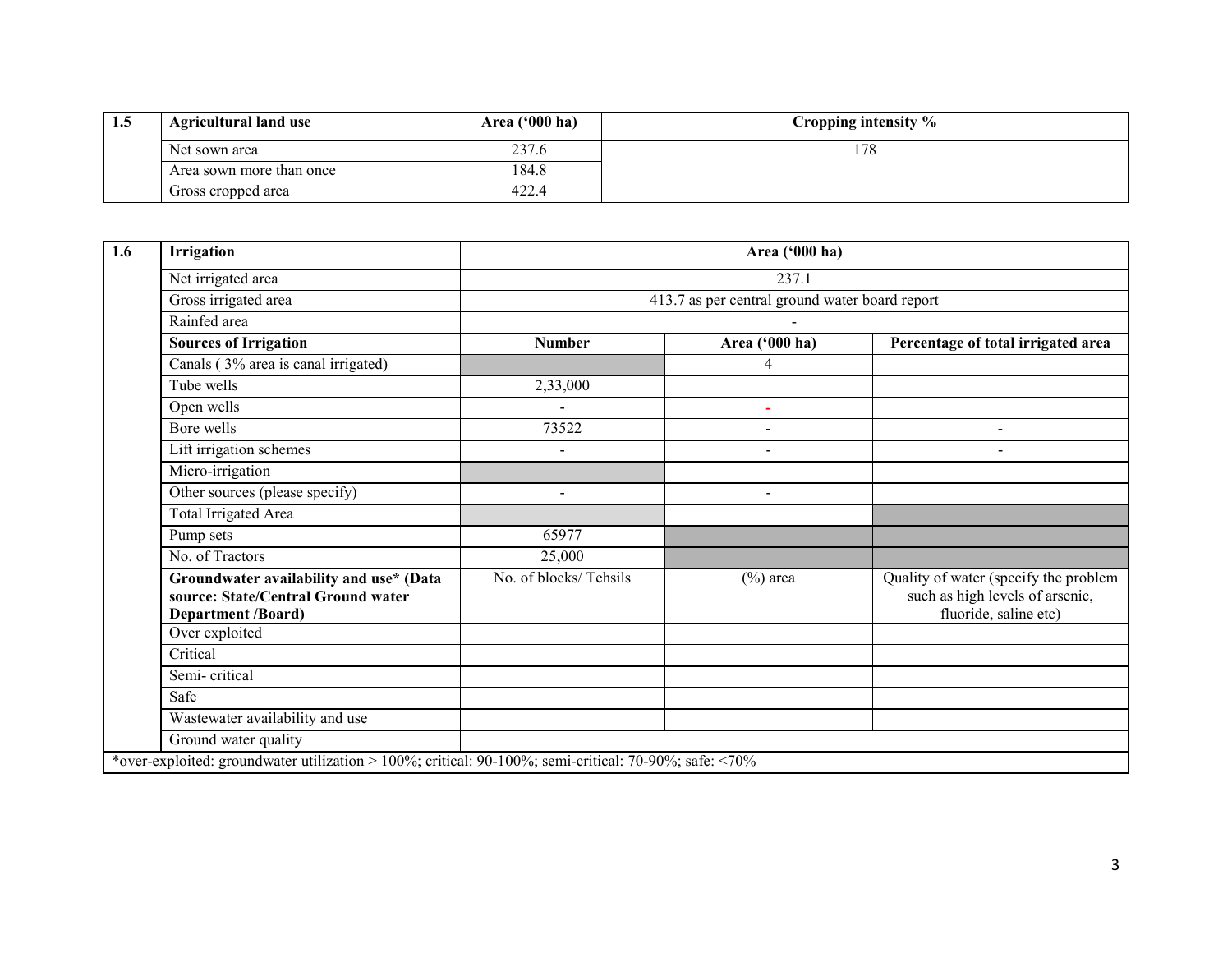| 1.7 | Major field crops<br>cultivated | Area ('000 ha)   |                |                          |                          |                |                              |                          |                |  |  |
|-----|---------------------------------|------------------|----------------|--------------------------|--------------------------|----------------|------------------------------|--------------------------|----------------|--|--|
|     |                                 | <b>Kharif</b>    |                |                          |                          | Rabi           |                              |                          |                |  |  |
|     |                                 | <b>Irrigated</b> | Rainfed        | <b>Total</b>             | Irrigated                | Rainfed        | <b>Total</b>                 | <b>Summer</b>            | Grand<br>total |  |  |
|     | Paddy                           | 161.6            | -              | $\blacksquare$           |                          | $\blacksquare$ | $\overline{\phantom{0}}$     | $\overline{\phantom{0}}$ | 161.6          |  |  |
|     | Maize                           | 9.7              | $\sim$         | $\blacksquare$           | $\overline{\phantom{a}}$ | $\blacksquare$ | $\blacksquare$               | $\blacksquare$           | 9.7            |  |  |
|     | Sugarcane (Gur)                 | 7.3              | $\blacksquare$ | $\overline{\phantom{a}}$ |                          | $\blacksquare$ | $\overline{\phantom{a}}$     | $\overline{\phantom{0}}$ | 7.3            |  |  |
|     | Wheat                           | $\sim$           | $\blacksquare$ | $\sim$                   | 170.4                    | $\blacksquare$ | $\qquad \qquad \blacksquare$ | $\overline{\phantom{a}}$ | 170.4          |  |  |
|     | Oilseed (Mustard)               | $\sim$           | $\blacksquare$ | $\blacksquare$           | 1.2                      | $\blacksquare$ | $\overline{\phantom{0}}$     | $\overline{\phantom{a}}$ | 1.2            |  |  |

### 1.7Area under major field crops & horticulture (as per latest figures) (Specify year 2009-10)

| Area ('000 ha) |  |  |  |  |
|----------------|--|--|--|--|
| <b>Total</b>   |  |  |  |  |
| 0.5            |  |  |  |  |
| 0.2            |  |  |  |  |
| 0.2            |  |  |  |  |
| 0.2            |  |  |  |  |
| 0.1            |  |  |  |  |
| <b>Total</b>   |  |  |  |  |
| 19.1           |  |  |  |  |
|                |  |  |  |  |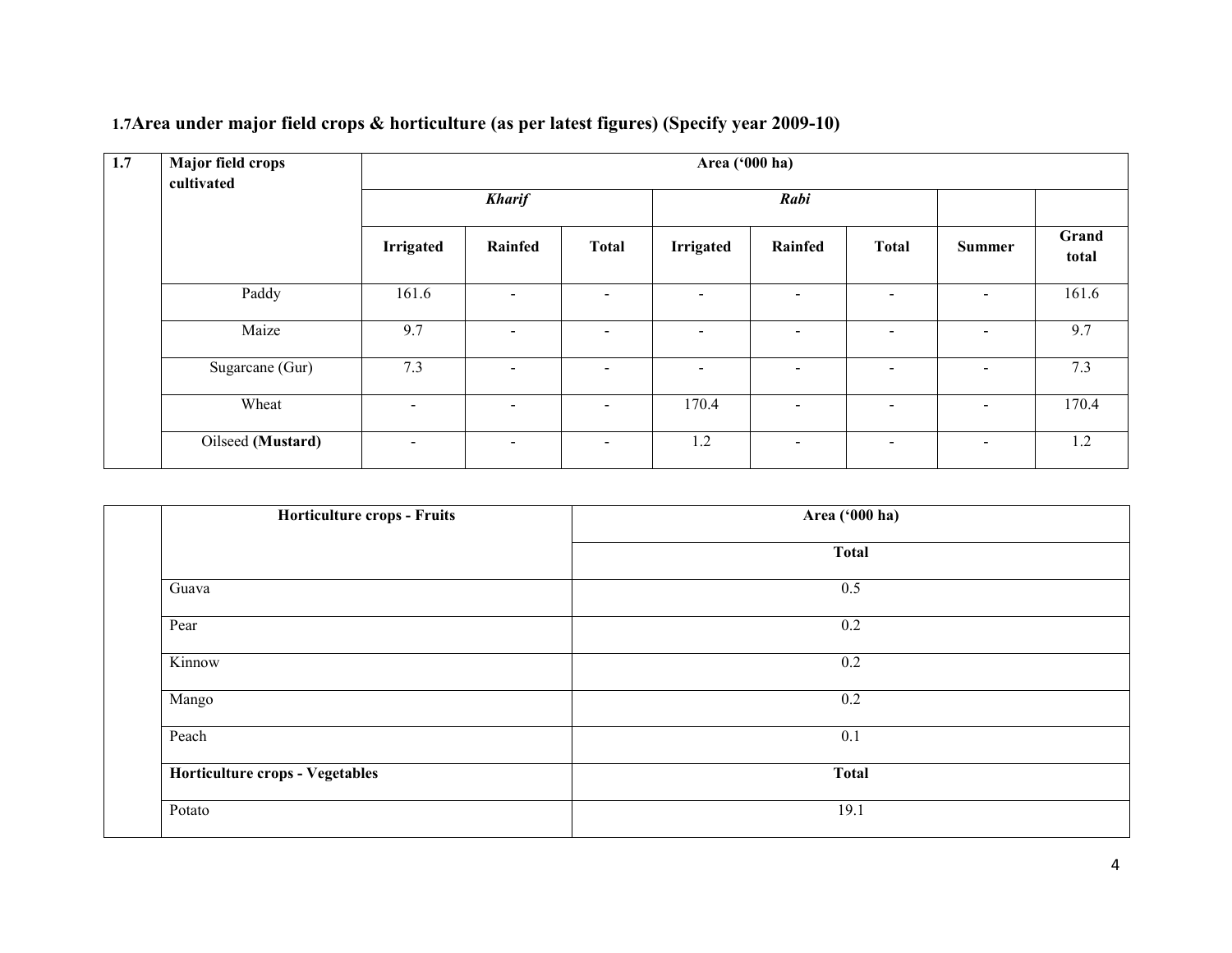| Chilli                              | $\overline{1.2}$ |
|-------------------------------------|------------------|
| Peas                                | 0.9              |
| Muskmelon                           | 0.8              |
| Tomato                              | 0.7              |
| <b>Medicinal and Aromatic crops</b> | $\blacksquare$   |
| <b>Plantation crops</b>             | $\blacksquare$   |
| Eg., industrial pulpwood crops etc. | $\blacksquare$   |
| <b>Fodder crops</b>                 | <b>Total</b>     |
| Bajra                               | 20.8             |
| Cheri/Jowar                         | 12.7             |
| Mukcheri/Teosinte                   | 0.2              |
| Barseem                             | 15.9             |
| Javi                                | 6.6              |
| Rai Ghah                            | $\overline{0.1}$ |
| Total fodder crop area              | 56.3             |
| <b>Grazing land</b>                 | $\blacksquare$   |
| Sericulture etc                     | $\blacksquare$   |
|                                     |                  |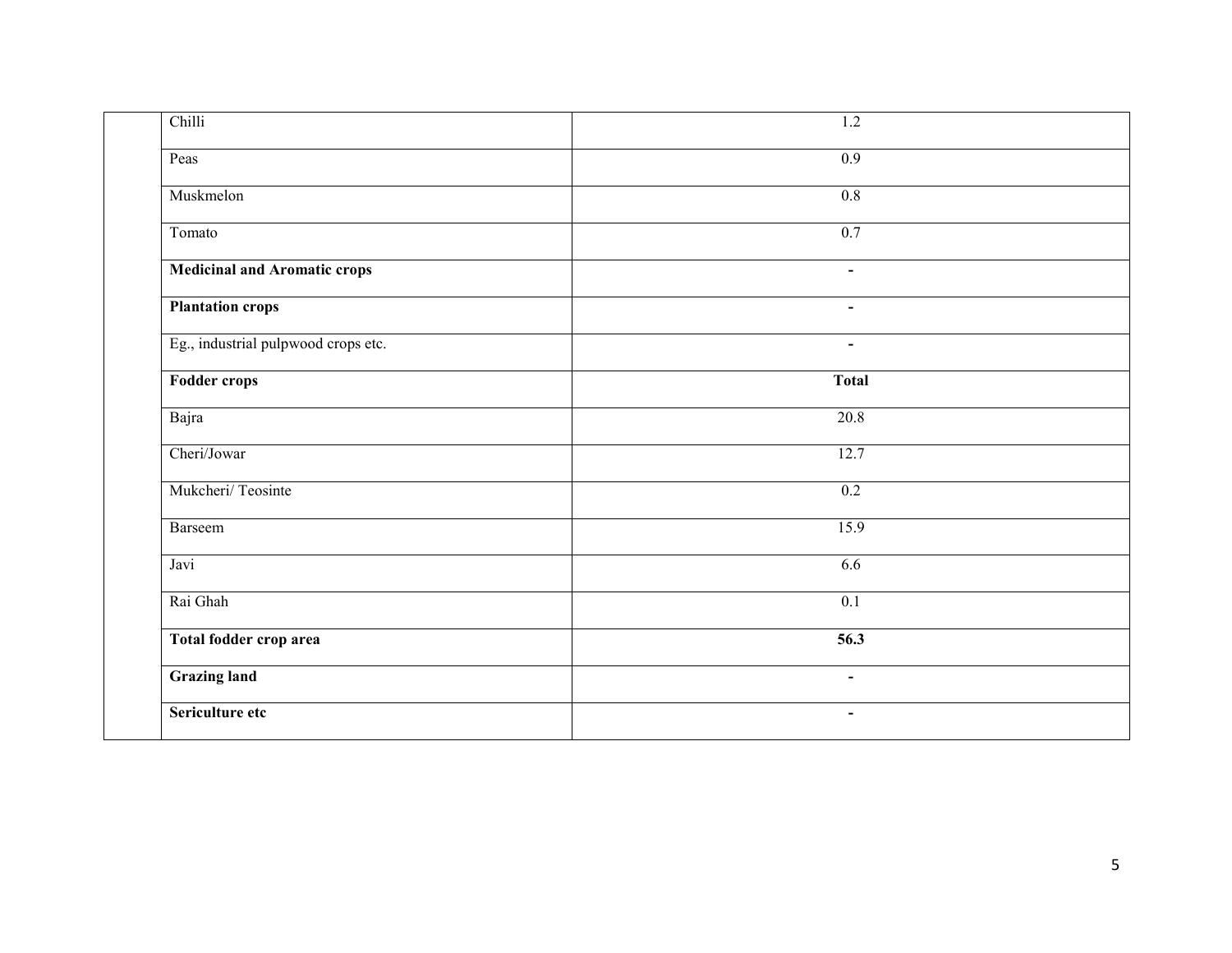| 1.8  | Livestock (in number)                                              |                        | <b>Male ('000)</b>     |                          | Female                                       |                                                                  | <b>Total</b>                   |  |  |  |
|------|--------------------------------------------------------------------|------------------------|------------------------|--------------------------|----------------------------------------------|------------------------------------------------------------------|--------------------------------|--|--|--|
|      | Non descriptive Cattle (local low yielding)                        |                        | 1.2                    |                          | 8.4                                          |                                                                  | 9.6                            |  |  |  |
|      | Crossbred cattle                                                   |                        | 14.2                   |                          | 96.7                                         |                                                                  | 40.9                           |  |  |  |
|      | Non descriptive Buffaloes (local low yielding)                     |                        | 0.1                    |                          | 1.6                                          |                                                                  | 1.7                            |  |  |  |
|      | <b>Graded Buffaloes</b><br>Goat                                    |                        | 23.9                   |                          | 223.4                                        |                                                                  | 247.2                          |  |  |  |
|      |                                                                    |                        | 3.2                    |                          | 10.8                                         |                                                                  | 13.9                           |  |  |  |
|      | Sheep                                                              |                        | 0.6                    |                          | 1.8                                          |                                                                  | 2.5                            |  |  |  |
|      | Others Equine (Horse &Pony)                                        |                        | 0.6                    |                          | $\overline{0.5}$                             |                                                                  | 1.1                            |  |  |  |
|      | Commercial dairy farms (Number)                                    |                        |                        |                          |                                              |                                                                  | 2.5                            |  |  |  |
| 1.9  | <b>Poultry</b>                                                     |                        | No. of farms           |                          |                                              | <b>Total No. of birds</b>                                        |                                |  |  |  |
|      | Commercial                                                         |                        | 168                    |                          |                                              | 2872.8                                                           |                                |  |  |  |
|      | Backyard                                                           |                        | $\Delta$               |                          |                                              | 12.3                                                             |                                |  |  |  |
| 1.10 | <b>Fisheries (Data source: Chief Planning Officer of district)</b> |                        |                        |                          |                                              |                                                                  |                                |  |  |  |
|      | A. Capture                                                         |                        |                        |                          |                                              |                                                                  |                                |  |  |  |
|      | i) Marine (Data Source: Fisheries                                  | No. of                 | <b>Boats</b>           |                          |                                              | <b>Nets</b>                                                      | <b>Storage facilities (Ice</b> |  |  |  |
|      | Department)                                                        | fishermen              |                        |                          |                                              |                                                                  | plants etc.)                   |  |  |  |
|      |                                                                    |                        | Mechanized             | Non-<br>mechanized       | Mechanize<br>d (Trawl<br>nets, Gill<br>nets) | Non-<br>mechanized<br>(Shore<br>Seines,<br>Stake & trap<br>nets) |                                |  |  |  |
|      | ii) Inland (Data Source: Fisheries Department)                     | No. Farmer owned ponds |                        | <b>No. of Reservoirs</b> |                                              | No. of village tanks                                             |                                |  |  |  |
|      |                                                                    |                        | 192                    |                          | $\overline{a}$                               |                                                                  | 346                            |  |  |  |
|      | <b>B.</b> Culture                                                  |                        |                        |                          |                                              |                                                                  |                                |  |  |  |
|      |                                                                    |                        | Water Spread Area (ha) | Yield (t/ha)             |                                              |                                                                  | Production ('000 tons)         |  |  |  |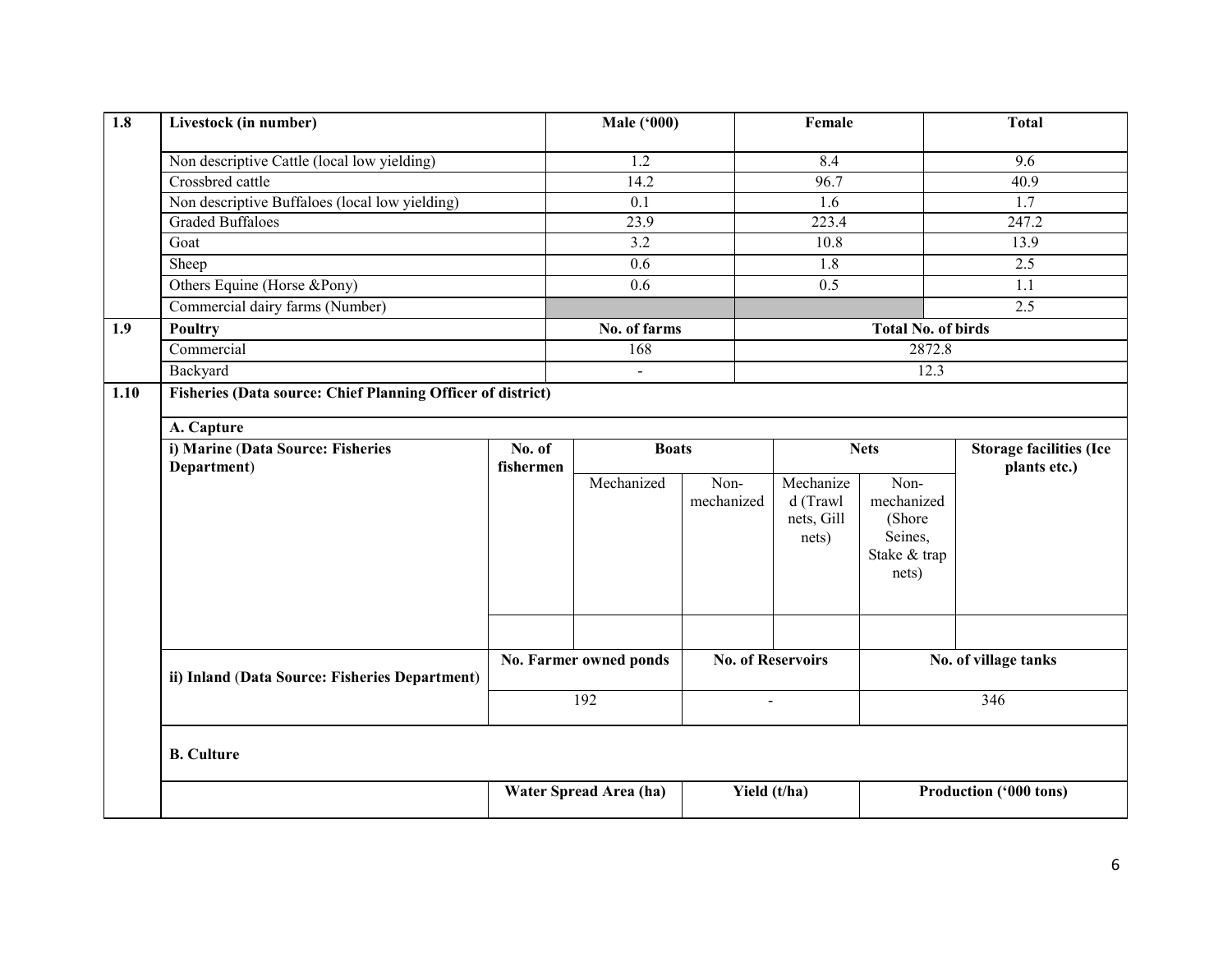| i) Brackish water (Data Source: MPEDA/  |  |  |
|-----------------------------------------|--|--|
| <b>Fisheries Department</b> )           |  |  |
| ii) Fresh water (Data Source: Fisheries |  |  |
| Department)                             |  |  |

#### **1.11 Production and Productivity of major crops** (Average of last 5 years: 2004, 05, 06, 07, 08; specify years)

| $\overline{1.11}$ | Name of<br>Kharif |                       |                                                                           | Rabi                     |                          | <b>Summer</b>            |                          | <b>Total</b>          | Crop                        |                                              |
|-------------------|-------------------|-----------------------|---------------------------------------------------------------------------|--------------------------|--------------------------|--------------------------|--------------------------|-----------------------|-----------------------------|----------------------------------------------|
|                   | crop              | Production<br>(000 t) | Productivity<br>(kg/ha)                                                   | Production<br>(000 t)    | Productivity<br>(kg/ha)  | Production<br>(000 t)    | Productivity<br>(kg/ha)  | Production<br>(000 t) | Product<br>ivity<br>(kg/ha) | residue as<br>fodder<br>$(000 \text{ tons})$ |
|                   |                   |                       | Major Field crops (Crops to be identified based on total acreage)         |                          |                          |                          |                          |                       |                             |                                              |
|                   | Paddy             | 563.6                 | 3688.1                                                                    |                          |                          | $\blacksquare$           | $\overline{a}$           | $\blacksquare$        | $\blacksquare$              | $\blacksquare$                               |
|                   | Maize             | 40.6                  | 3434.8                                                                    | $\blacksquare$           | $\blacksquare$           | $\blacksquare$           | $\overline{\phantom{a}}$ | $\blacksquare$        | $\blacksquare$              | $\blacksquare$                               |
|                   | Sugarcane         | 61.0                  | 3782.8                                                                    | $\sim$                   | $\blacksquare$           | $\omega$                 | $\sim$                   | $\sim$                | $\blacksquare$              | $\blacksquare$                               |
|                   | Wheat             | $\blacksquare$        | $\blacksquare$                                                            | 726.2                    | 4316.5                   | $\blacksquare$           | $\overline{a}$           | $\blacksquare$        | $\blacksquare$              | $\blacksquare$                               |
|                   | Mustard           | $\blacksquare$        | $\blacksquare$                                                            | 1.5                      | 1169.7                   | $\blacksquare$           | $\overline{a}$           | $\blacksquare$        | $\blacksquare$              | $\blacksquare$                               |
|                   | Sunflower         | $\sim$                | $\blacksquare$                                                            | 10.2                     | 1671.0                   | $\blacksquare$           | $\blacksquare$           | $\blacksquare$        | $\blacksquare$              | $\sim$                                       |
|                   |                   |                       | Major Horticultural crops (Crops to be identified based on total acreage) |                          |                          |                          |                          |                       |                             |                                              |
|                   | Guava             | 9.1                   | 19626.5                                                                   | $\overline{a}$           | $\overline{\phantom{a}}$ | $\blacksquare$           | $\blacksquare$           | 9.1                   | 19626.5                     | $\blacksquare$                               |
|                   | Pear              | 5.2                   | 22340.0                                                                   | $\sim$                   | $\overline{a}$           | $\sim$                   | $\overline{\phantom{a}}$ | 5.2                   | 22340.0                     | $\sim$                                       |
|                   | Kinnow            | 3.4                   | 16752.5                                                                   | $\overline{a}$           | $\overline{\phantom{a}}$ | $\overline{\phantom{a}}$ | $\blacksquare$           | 3.4                   | 16752.5                     |                                              |
|                   | Mango             | 2.0                   | 12122.3                                                                   |                          | $\overline{a}$           | $\blacksquare$           | $\overline{a}$           | 2.0                   | 12122.3                     |                                              |
|                   | Potato            | 445.2                 | 23034.0                                                                   | $\overline{\phantom{0}}$ | $\blacksquare$           | $\blacksquare$           | $\blacksquare$           | 445.2                 | 23034.0                     | $\sim$                                       |
|                   | Chilli            | 2.3                   | 1701                                                                      | $\blacksquare$           | $\blacksquare$           | $-\,-$                   | $\blacksquare$           | 2.3                   | 1701                        | $\blacksquare$                               |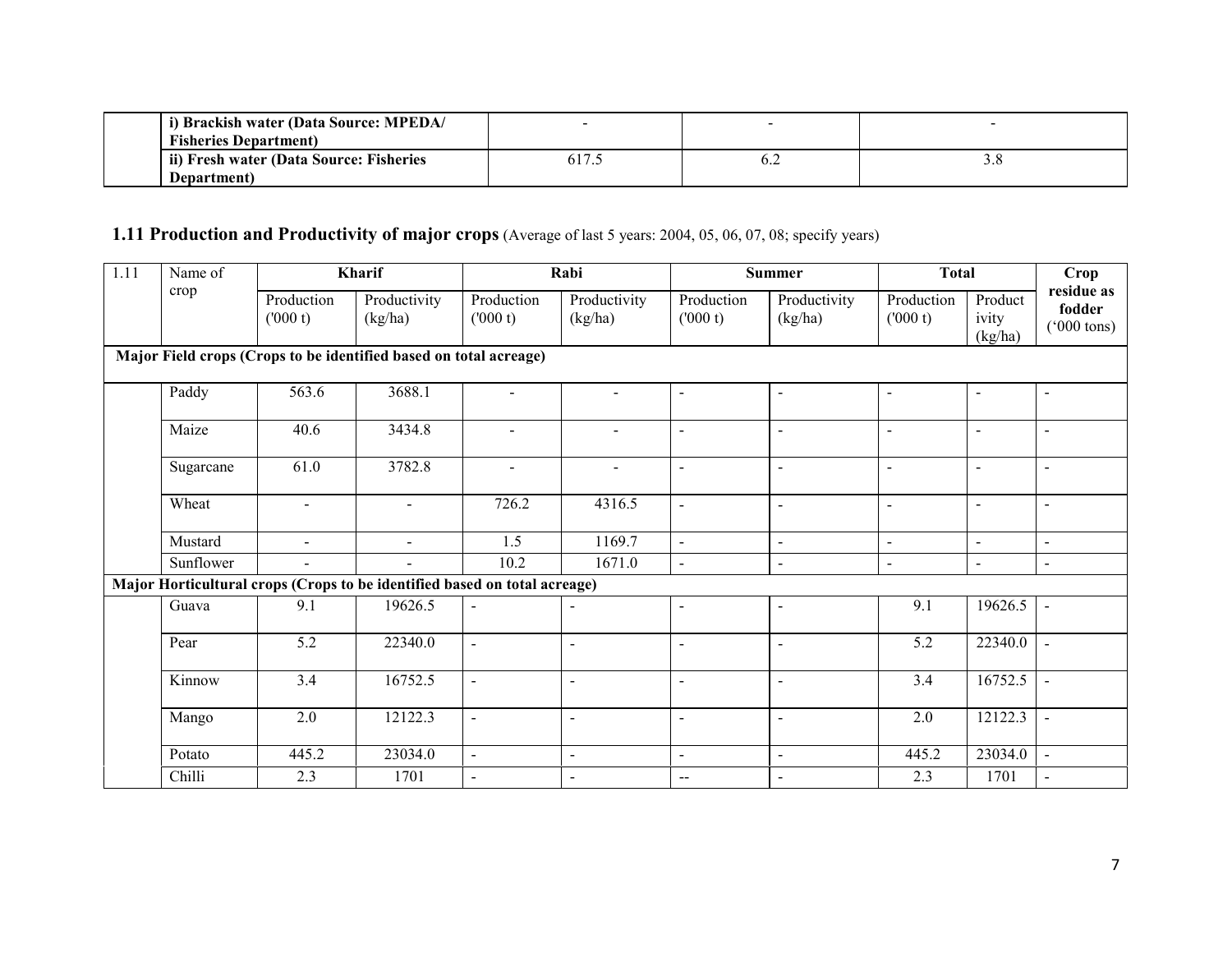| 1.12 | Sowing window for 5<br>major field crops | Paddy                                       | Wheat                                            | <b>Sunflower</b>                                 | <b>Maize</b>                               | <b>Potato</b>                                  |
|------|------------------------------------------|---------------------------------------------|--------------------------------------------------|--------------------------------------------------|--------------------------------------------|------------------------------------------------|
|      | Kharif-Rainfed                           |                                             |                                                  |                                                  |                                            |                                                |
|      | Kharif-Irrigated                         | $2nd$ week of June to $1st$<br>of week July |                                                  |                                                  | $4th$ week of May to<br>$4th$ week of June |                                                |
|      | Rabi-Rainfed                             |                                             |                                                  |                                                  |                                            |                                                |
|      | Rabi-Irrigated                           |                                             | $4th$ week of October to<br>1st week of December | $\overline{\phantom{a}}$                         |                                            | Last week of<br>September to mid of<br>October |
|      | Spring-Irrigated                         |                                             |                                                  | $2nd$ week to 4 <sup>th</sup> week of<br>January |                                            | $\overline{\phantom{0}}$                       |

| $\vert$ 1.13 | What is the major contingency the district is | Regular | Occasional | <b>None</b> |
|--------------|-----------------------------------------------|---------|------------|-------------|
|              | prone to? (Tick mark)                         |         |            |             |
|              | Drought                                       |         |            |             |
|              | Flood                                         |         |            |             |
|              | Cyclone                                       |         |            |             |
|              | Hail storm                                    |         |            |             |
|              | Heat wave                                     |         |            |             |
|              | Cold wave                                     |         |            |             |
|              | Frost                                         |         |            |             |
|              | Sea water intrusion                           |         |            |             |
|              | Pests and disease outbreak (specify)          |         |            |             |
|              | Others (specify)                              |         |            |             |

| 1.14 | <b>Include Digital maps of</b><br>the district for | Location map of district within State as Annexure I | Enclosed: No  |
|------|----------------------------------------------------|-----------------------------------------------------|---------------|
|      |                                                    | Mean annual rainfall as Annexure 2                  | Enclosed: Yes |
|      |                                                    | Soil map as Annexure 3                              | Enclosed: No  |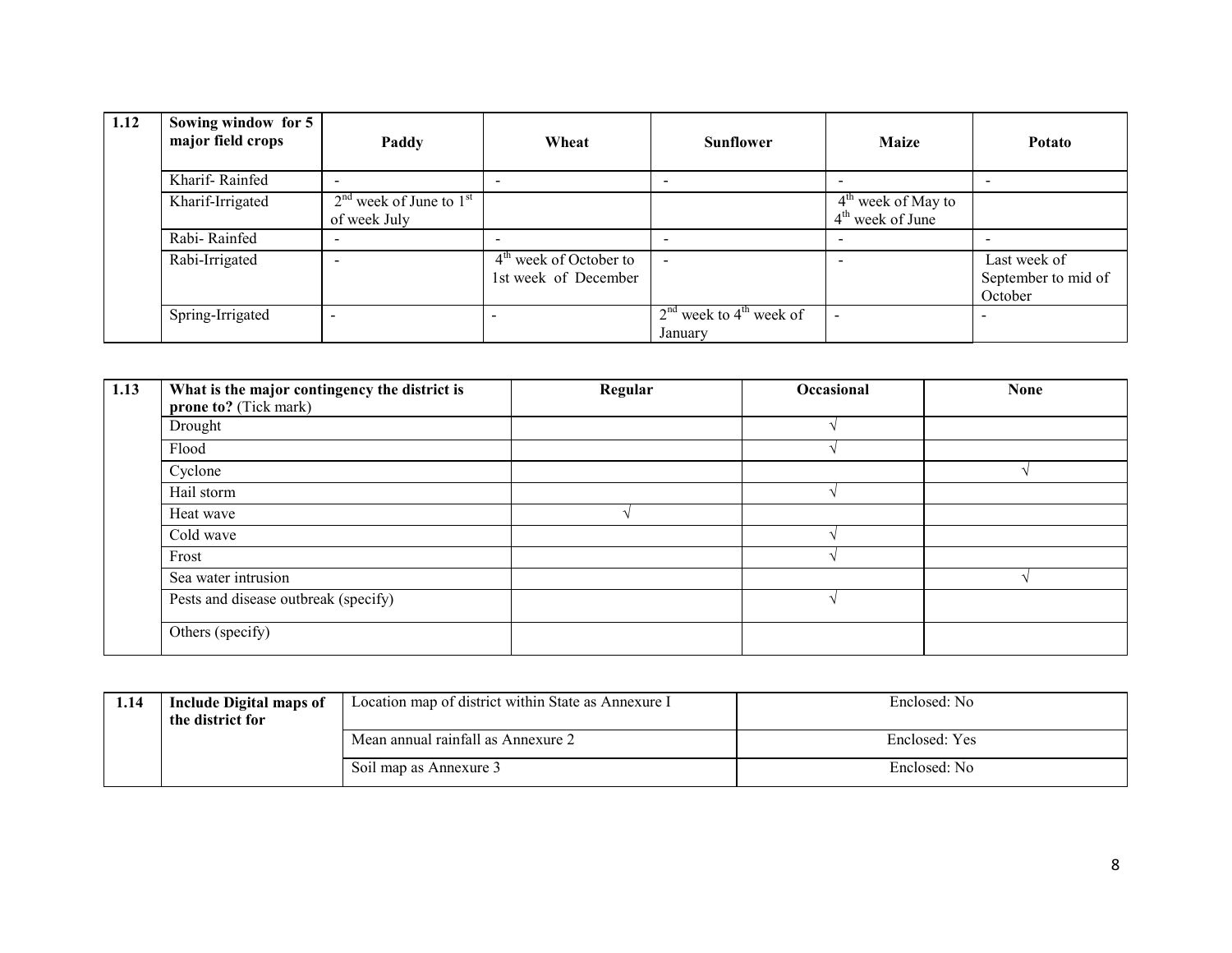### 2.0 Strategies for weather related contingencies

### 2.1 Drought

### 2.1.1 Rainfed situation:

| Condition        |                      |                               |                           | <b>Suggested Contingency measures</b> |                |
|------------------|----------------------|-------------------------------|---------------------------|---------------------------------------|----------------|
| Early season     | <b>Major Farming</b> | <b>Normal Crop / Cropping</b> | Change in crop / cropping | Agronomic                             | Remarks on     |
| drought (delayed | situation            | system                        | system including variety  | measures                              | Implementation |
| onset)           |                      |                               |                           |                                       |                |
| Delay by 2 weeks |                      |                               | NA                        |                                       |                |
| (Specify month)  |                      |                               |                           |                                       |                |
|                  |                      |                               |                           |                                       |                |

| <b>Condition</b>                           |                                   |                             |                                   | <b>Suggested Contingency measures</b> |                              |
|--------------------------------------------|-----------------------------------|-----------------------------|-----------------------------------|---------------------------------------|------------------------------|
| Early season<br>drought (delayed<br>onset) | <b>Major Farming</b><br>situation | Normal Crop/cropping system | Change in crop/cropping<br>system | Agronomic<br>measures                 | Remarks on<br>Implementation |
| Delay by 4 weeks<br>(Specify month)        |                                   |                             | NA                                |                                       |                              |

| Condition                                         |                                   |                                    |                                   | <b>Suggested Contingency measures</b> |                                     |
|---------------------------------------------------|-----------------------------------|------------------------------------|-----------------------------------|---------------------------------------|-------------------------------------|
| <b>Early season</b><br>drought (delayed<br>onset) | <b>Major Farming</b><br>situation | <b>Normal Crop/cropping system</b> | Change in crop/cropping<br>system | Agronomic<br>measures                 | <b>Remarks</b> on<br>Implementation |
| Delay by 6 weeks<br>(Specify month)               |                                   |                                    | NA                                |                                       |                                     |

| Condition                                         |                                   |                                       |                                   | <b>Suggested Contingency measures</b> |                              |
|---------------------------------------------------|-----------------------------------|---------------------------------------|-----------------------------------|---------------------------------------|------------------------------|
| <b>Early season</b><br>drought (delayed<br>onset) | <b>Major Farming</b><br>situation | <b>Normal Crop/cropping</b><br>system | Change in crop/cropping<br>system | <b>Agronomic measures</b>             | Remarks on<br>Implementation |
| Delay by 8 weeks<br>(Specify month)               |                                   |                                       | NA                                |                                       |                              |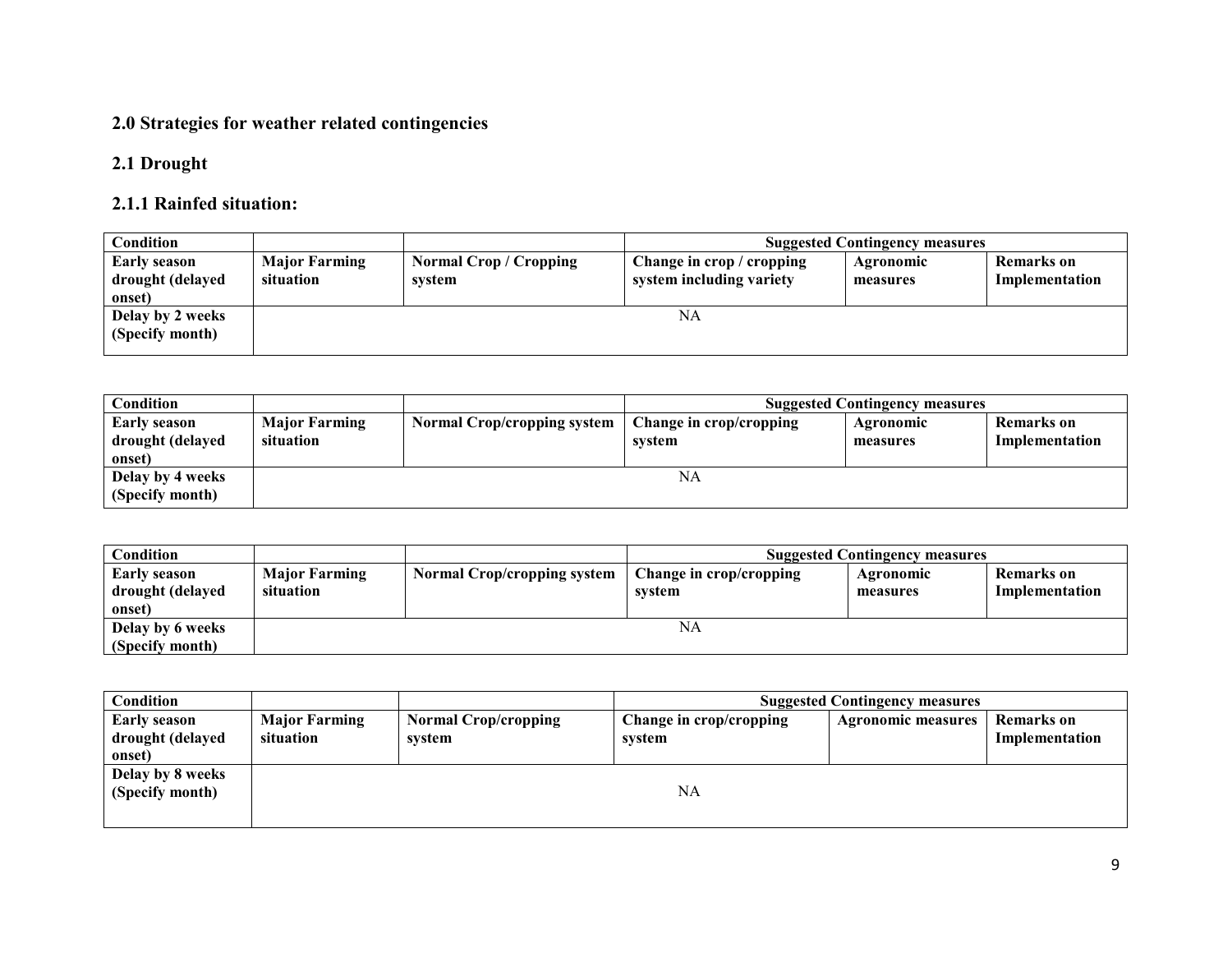| Condition            |                      |                             |                 | <b>Suggested Contingency measures</b> |                   |
|----------------------|----------------------|-----------------------------|-----------------|---------------------------------------|-------------------|
| Early season drought | <b>Major Farming</b> | <b>Normal Crop/cropping</b> | Crop management | Soil nutrient &                       | <b>Remarks</b> on |
| (Normal onset)       | situation            | system                      |                 | moisture conservation                 | Implementation    |
|                      |                      |                             |                 | measures                              |                   |
| Normal onset         |                      |                             |                 |                                       |                   |
| followed by 15-20    |                      |                             |                 |                                       |                   |
| days dry spell after |                      |                             | NA              |                                       |                   |
| sowing leading to    |                      |                             |                 |                                       |                   |
| poor                 |                      |                             |                 |                                       |                   |
| germination/crop     |                      |                             |                 |                                       |                   |
| stand etc.           |                      |                             |                 |                                       |                   |

| <b>Condition</b>                                                                                 |                                   |                                       |                 | <b>Suggested Contingency measures</b>                   |                                     |
|--------------------------------------------------------------------------------------------------|-----------------------------------|---------------------------------------|-----------------|---------------------------------------------------------|-------------------------------------|
| Mid season drought<br>(long dry spell,<br>consecutive 2 weeks<br>rainless $(>2.5$ mm)<br>period) | <b>Major Farming</b><br>situation | <b>Normal Crop/cropping</b><br>system | Crop management | Soil nutrient &<br>moisture<br>conservation<br>measures | <b>Remarks</b> on<br>Implementation |
| At vegetative stage                                                                              |                                   |                                       | <b>NA</b>       |                                                         |                                     |

| Condition                              |                                   |                                    | <b>Suggested Contingency measures</b> |                                                        |                                     |
|----------------------------------------|-----------------------------------|------------------------------------|---------------------------------------|--------------------------------------------------------|-------------------------------------|
| Mid season drought<br>(long dry spell) | <b>Major Farming</b><br>situation | <b>Normal Crop/cropping system</b> | Crop management                       | Soil nutrient &<br>moisture<br>conservation<br>measues | <b>Remarks</b> on<br>Implementation |
| At flowering/<br>fruiting stage        |                                   |                                    | NA                                    |                                                        |                                     |

| Condition                                                    |                                   |                                       | <b>Suggested Contingency measures</b> |                    |                              |  |
|--------------------------------------------------------------|-----------------------------------|---------------------------------------|---------------------------------------|--------------------|------------------------------|--|
| <b>Terminal drought</b><br>(Early withdrawal)<br>of monsoon) | <b>Major Farming</b><br>situation | <b>Normal Crop/cropping</b><br>svstem | Crop management                       | Rabi Crop planning | Remarks on<br>Implementation |  |
|                                                              | NA                                |                                       |                                       |                    |                              |  |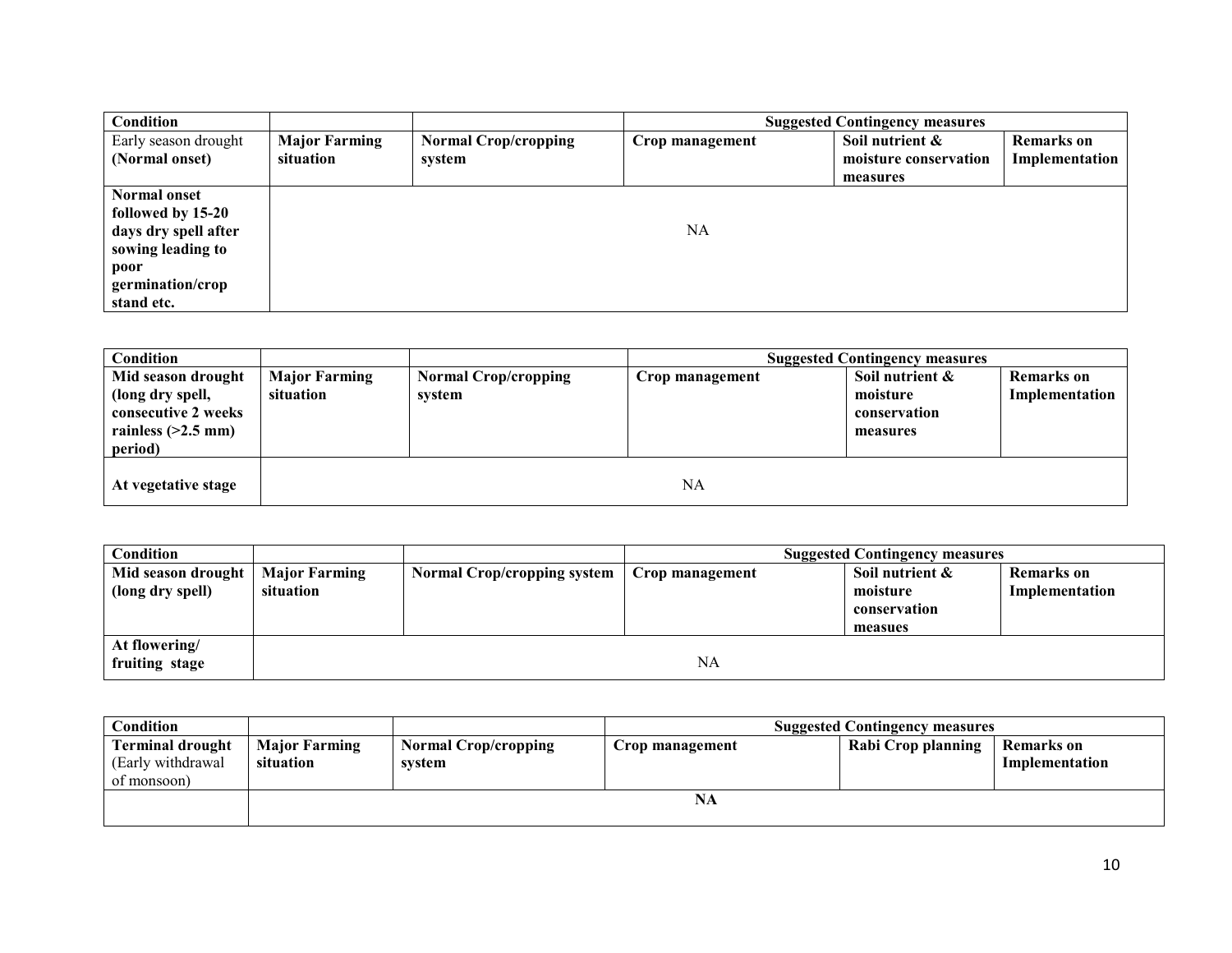## 2.1.2 Drought - Irrigated situation

| <b>Major Farming</b> | <b>Normal Crop/cropping system</b> | Change in crop/cropping                                     | <b>Agronomic measures</b> | <b>Remarks</b> on                                                                                                                                                       |
|----------------------|------------------------------------|-------------------------------------------------------------|---------------------------|-------------------------------------------------------------------------------------------------------------------------------------------------------------------------|
| situation            |                                    | svstem                                                      |                           | Implementation                                                                                                                                                          |
|                      | Rice/Wheat                         | Maize $(PMH 2 and JH 3459)$ ,                               |                           | NSC,<br>Punseed.                                                                                                                                                        |
|                      |                                    | /wheat                                                      |                           | and                                                                                                                                                                     |
|                      | Rice/Wheat                         | Fodder/Wheat                                                |                           |                                                                                                                                                                         |
|                      | Rice/Wheat                         | (SG99 and<br>Groundnut<br>$(PBW 509$ and<br>$M522$ )/ wheat | water                     |                                                                                                                                                                         |
|                      |                                    |                                                             | <b>PBW 590)</b>           | <b>Suggested Contingency measures</b><br>Direct seeding of paddy<br>and laser land leveling   PAU<br>should be done which Progressive farmer<br>saves 20-25% irrigation |

| Condition           |                     |                                    | <b>Suggested Contingency measures</b> |                           |                   |
|---------------------|---------------------|------------------------------------|---------------------------------------|---------------------------|-------------------|
|                     | Major<br>Farming    | <b>Normal Crop/cropping system</b> | Change in crop/cropping               | <b>Agronomic measures</b> | Remarks<br>on     |
|                     | situation           |                                    | system                                |                           | Implementation    |
| Limited release of  | Eg. Canal irrigated | Rice/wheat                         | Paddy should be replaced with         | Direct seeding of paddy   | NSC,<br>Punseed,  |
| water in canals due | Alluvial soils      |                                    | Basmati rice, Maize, Soybean          | and laser land leveling   | PAU<br>and        |
| to low rainfall     |                     |                                    | and other Pulses                      | should be done which      | Progresive farmer |
|                     |                     |                                    |                                       | saves 20-25% irrigation   |                   |
|                     |                     |                                    | Wheat can be replaced with            | water                     |                   |
|                     |                     |                                    | oilseeds                              |                           |                   |
|                     |                     |                                    | Varieties: Basmati rice (Pusa         | Sunflower can be grown    |                   |
|                     |                     |                                    | Basmati-1, Pusa 1121, Punjab          | by<br>transplanting of    |                   |
|                     |                     |                                    | Basmati-2, Punjab Mehak)              | nursery in February       |                   |
|                     |                     |                                    | Oilseed: Raya PBR 97, RLM             | which gives higher yield  |                   |
|                     |                     |                                    | 619                                   | and takes less time to    |                   |
|                     |                     | Rice/Wheat                         |                                       | maturity                  |                   |
|                     |                     | Rice/Wheat                         |                                       |                           |                   |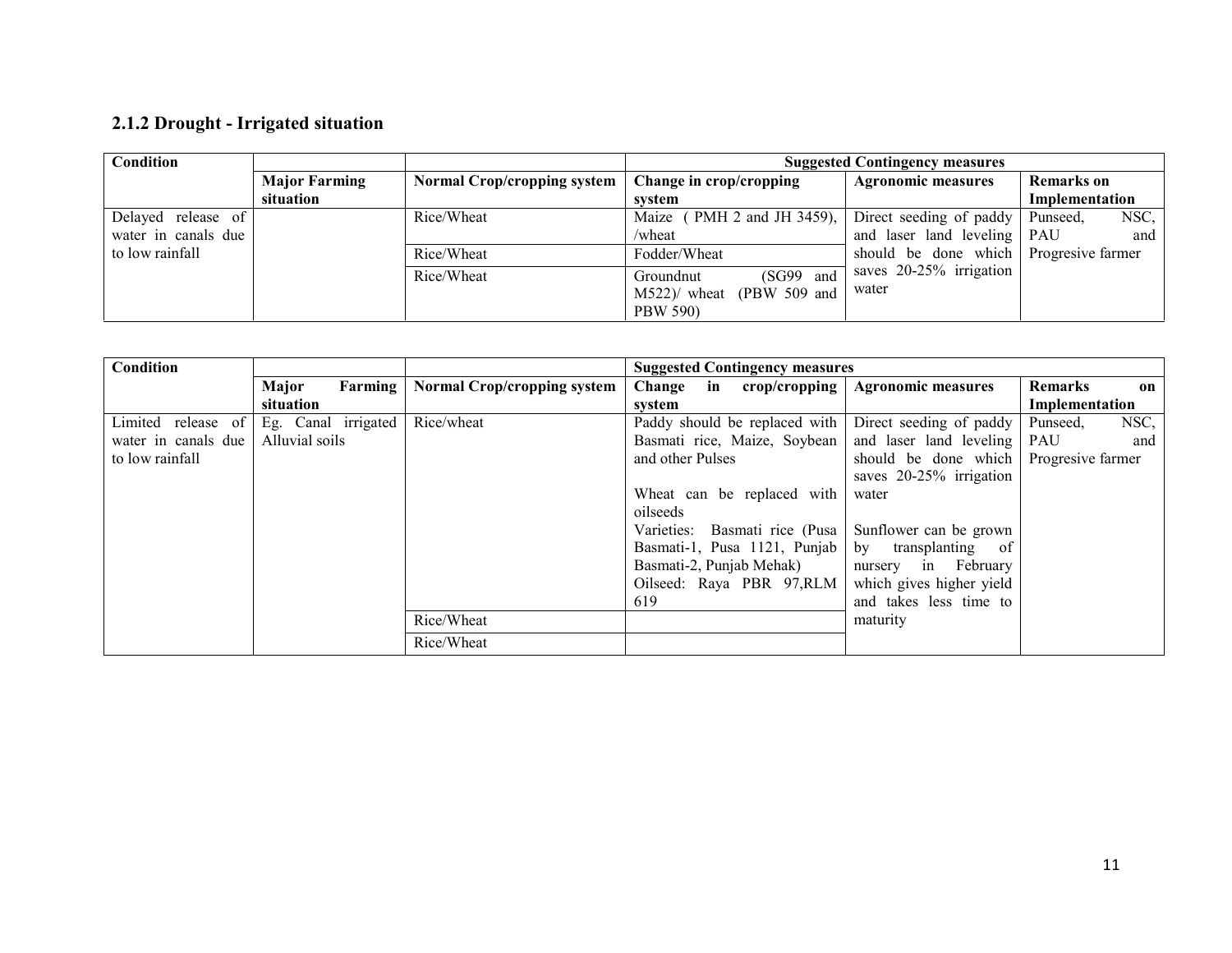| Condition            |                      |                             | <b>Suggested Contingency measures</b> |                           |                   |
|----------------------|----------------------|-----------------------------|---------------------------------------|---------------------------|-------------------|
|                      | <b>Major Farming</b> | <b>Normal Crop/cropping</b> | Change in crop/cropping               | <b>Agronomic measures</b> | <b>Remarks</b> on |
|                      | situation            | svstem                      | system                                |                           | Implementation    |
| Non release of water |                      |                             |                                       |                           |                   |
| in canals under      |                      |                             | NA                                    |                           |                   |
| delayed onset of     |                      |                             |                                       |                           |                   |
| monsoon in           |                      |                             |                                       |                           |                   |
| catchment            |                      |                             |                                       |                           |                   |

| Condition            |                      | <b>Suggested Contingency measures</b> |                         |                           |                   |
|----------------------|----------------------|---------------------------------------|-------------------------|---------------------------|-------------------|
|                      | <b>Major Farming</b> | <b>Normal Crop/cropping system</b>    | Change in crop/cropping | <b>Agronomic measures</b> | <b>Remarks</b> on |
|                      | situation            |                                       | system                  |                           | Implementation    |
| Lack of inflows into |                      |                                       |                         |                           |                   |
| tanks due to         |                      |                                       | NA                      |                           |                   |
| insufficient/delayed |                      |                                       |                         |                           |                   |
| onset of monsoon     |                      |                                       |                         |                           |                   |

| Condition                                      |                      |               | <b>Suggested Contingency measures</b>                                             |                                                                                                                                                                                                                 |                       |
|------------------------------------------------|----------------------|---------------|-----------------------------------------------------------------------------------|-----------------------------------------------------------------------------------------------------------------------------------------------------------------------------------------------------------------|-----------------------|
|                                                | <b>Major Farming</b> | <b>Normal</b> | Change in                                                                         | <b>Agronomic measures</b>                                                                                                                                                                                       | <b>Remarks</b> on     |
|                                                | situation            | Crop/cropping | crop/cropping system                                                              |                                                                                                                                                                                                                 | Implementation        |
|                                                |                      | system        |                                                                                   |                                                                                                                                                                                                                 |                       |
| Insufficient                                   |                      | Rice/wheat    | Maize or Soybean/wheat                                                            | Laser land leveling should be done which                                                                                                                                                                        | Punseed, NSC, PAU     |
| groundwater<br>recharge due to<br>low rainfall |                      | Rice/wheat    | Moong or Mash/wheat<br>or Barley or Taramira<br>( <i>Eruca sativa</i> ) or sarson | saves 20-25 % of irrigation water. $1\%FeSO4$<br>spray in case of iron deficiency at weekly<br>interval and decrease irrigation interval                                                                        | and Progresive farmer |
|                                                |                      | Rice/wheat    |                                                                                   | Wheat:<br>Wheat can be sown with Happy<br>٠<br>seeder technology immediately after<br>harvesting of paddy.<br>Paired row trench<br>planting of<br>$\bullet$<br>sugarcane saves about 10-15%<br>irrigation water |                       |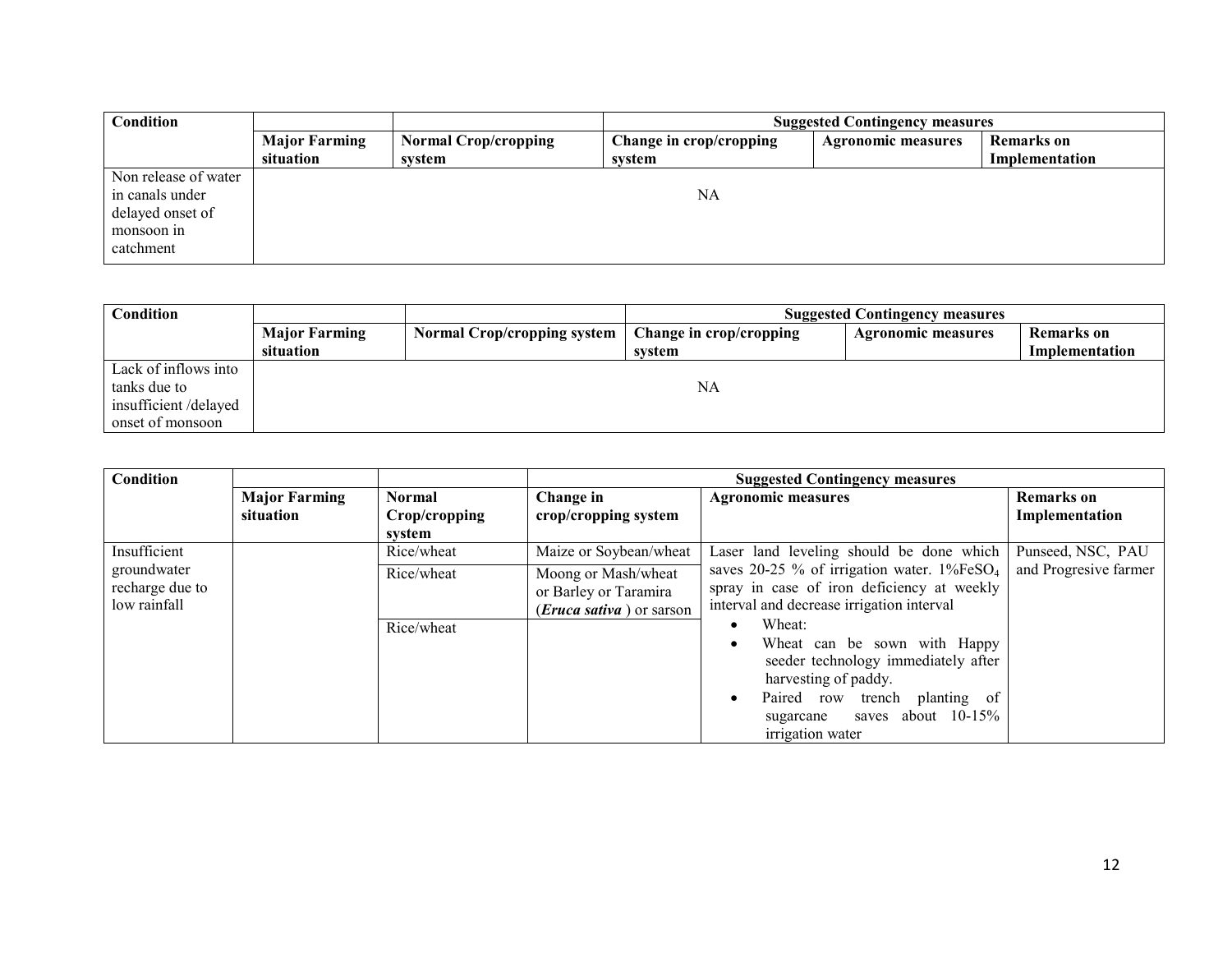**2.2 Unusual rains (untimely, unseasonal etc)** (for both rainfed and irrigated situations)

| <b>Condition</b>                                                            |                                                            | <b>Suggested contingency measure</b>                                                                     |                                                             |                       |
|-----------------------------------------------------------------------------|------------------------------------------------------------|----------------------------------------------------------------------------------------------------------|-------------------------------------------------------------|-----------------------|
| Continuous high rainfall in a short<br><b>Span Leading to water logging</b> | <b>Vegetative stage</b>                                    | <b>Flowering stage</b>                                                                                   | Crop maturity stage                                         | Post harvest          |
| Wheat                                                                       | Water drain, 3% urea spray for<br>correcting Fe deficiency | Drain Stagnant water                                                                                     | Drain stagnant water                                        | Drain stagnant water  |
| Paddy                                                                       | $\overline{\phantom{0}}$                                   | $\blacksquare$                                                                                           | Drain stagnant water                                        |                       |
| Horticulture                                                                |                                                            |                                                                                                          |                                                             |                       |
| Vegetable                                                                   | Drain stagnant water                                       | Drain stagnant water                                                                                     | Early harvest to salvage<br>whatever is available           | Quality deterioration |
| Fruits                                                                      | $-do$ -                                                    | $-do-$                                                                                                   |                                                             |                       |
| Kinnow                                                                      |                                                            |                                                                                                          |                                                             |                       |
| Guava                                                                       |                                                            |                                                                                                          |                                                             |                       |
| Heavy rainfall with high speed<br>winds                                     |                                                            |                                                                                                          |                                                             |                       |
| in a short span                                                             |                                                            |                                                                                                          |                                                             |                       |
| Wheat                                                                       | Drain water, 3% urea spray for<br>correcting Fe deficiency | Drain water                                                                                              | Drain water                                                 | Drain water           |
| Paddy                                                                       | Drain water                                                | $-do$                                                                                                    | $-do$                                                       | $-do-$                |
| Horticulture                                                                |                                                            |                                                                                                          |                                                             |                       |
| Vegetables                                                                  | Grow on raised beds                                        | Protect against winds<br>using sarkanda thatches                                                         | Wind breaks                                                 | Early disposal        |
| Fruits                                                                      | Proper drainage & wind<br>breaks                           | Proper drainage & wind<br>breaks                                                                         | Proper drainage & wind<br>breaks                            | Proper storage        |
| Outbreak of pests and diseases due<br>to unseasonal rains                   |                                                            |                                                                                                          |                                                             |                       |
| Paddy                                                                       | Bacterial leaf blight, Minimize<br>Nitrogen use            | False smut, Use proper<br>fungicides (spray Blitox<br>$(500ml)/Tilt(200ml)$ per<br>acre to control False | Spray Tilt as<br>recommendation<br>Spray Tilt @ 200m l/acre | Storage pest control  |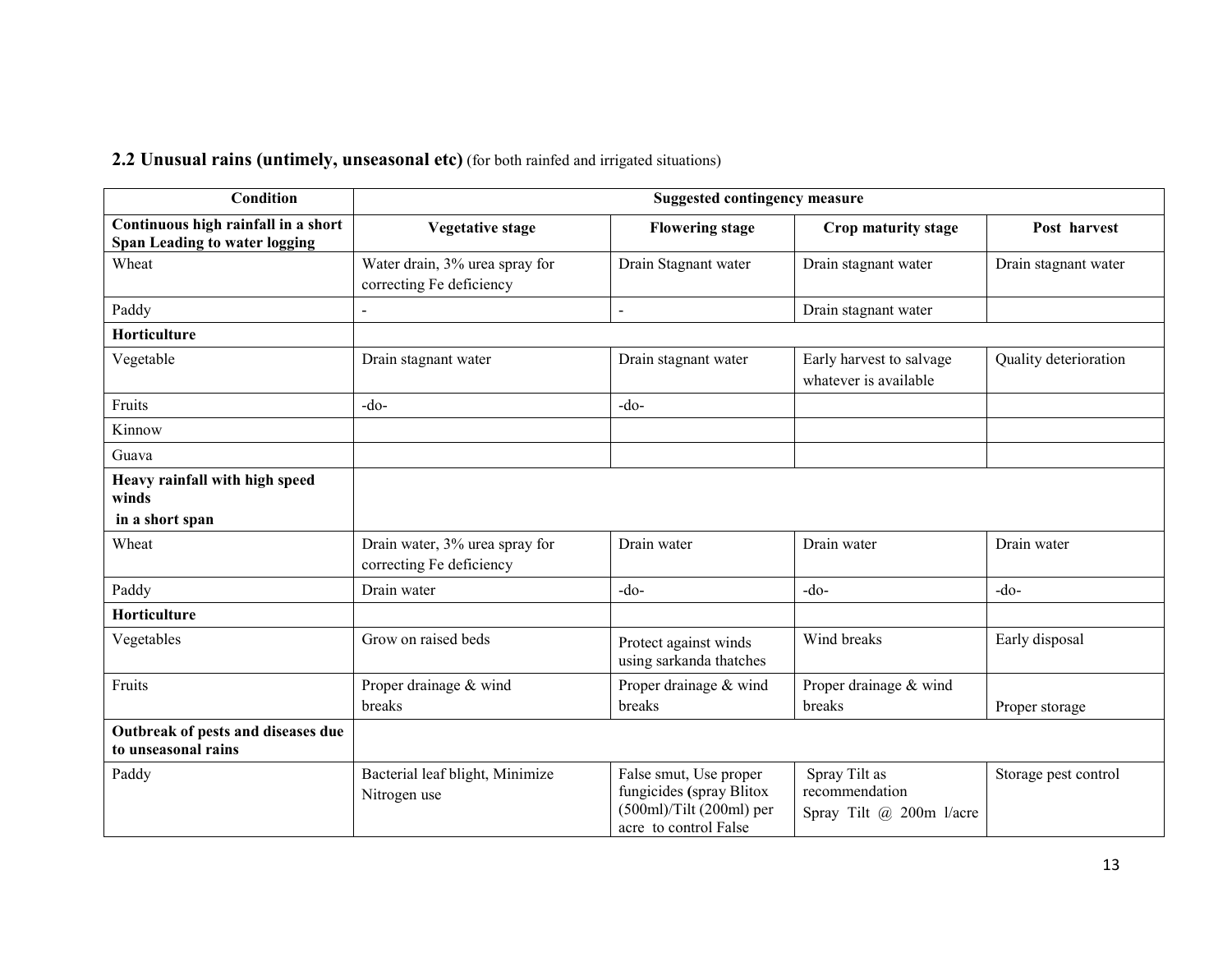|                     |                                                                                                      | smut;                                                              | against sheath blight, Sheath<br>rot and Bunt diseases.           |                |
|---------------------|------------------------------------------------------------------------------------------------------|--------------------------------------------------------------------|-------------------------------------------------------------------|----------------|
| wheat               | Blights, rust; Use fungicides                                                                        | Use proper fungicides                                              | $-do-$                                                            | $-do-$         |
| Horticulture        |                                                                                                      |                                                                    |                                                                   |                |
| Vegetables & Fruits | Heliothis, DBM, Spodoptera<br>Downy mildews, foliar<br>Blights; Adopt recommended<br><b>Measures</b> | Downy mildews, foliar<br>Blights, Adopt<br>recommended<br>measures | Fruit and vegetable rots,<br>Adopt recommended<br><b>Measures</b> | Early disposal |

#### 2.3 Floods

| <b>Condition</b>                            | <b>Suggested contingency measure</b> |                         |                           |            |
|---------------------------------------------|--------------------------------------|-------------------------|---------------------------|------------|
| Transient water logging/ partial inundation | Seedling / nursery stage             | <b>Vegetative stage</b> | <b>Reproductive stage</b> | At harvest |
| Crop1 (specify)                             |                                      |                         |                           |            |
| Horticulture                                |                                      |                         |                           |            |
| Crop1 (specify)                             |                                      |                         |                           |            |
| Continuous submergence                      |                                      |                         |                           |            |
| for more than 2 days                        |                                      |                         |                           |            |
| Crop1                                       |                                      |                         |                           |            |
| Horticulture                                |                                      |                         |                           |            |
| Crop1 (specify)                             |                                      |                         |                           |            |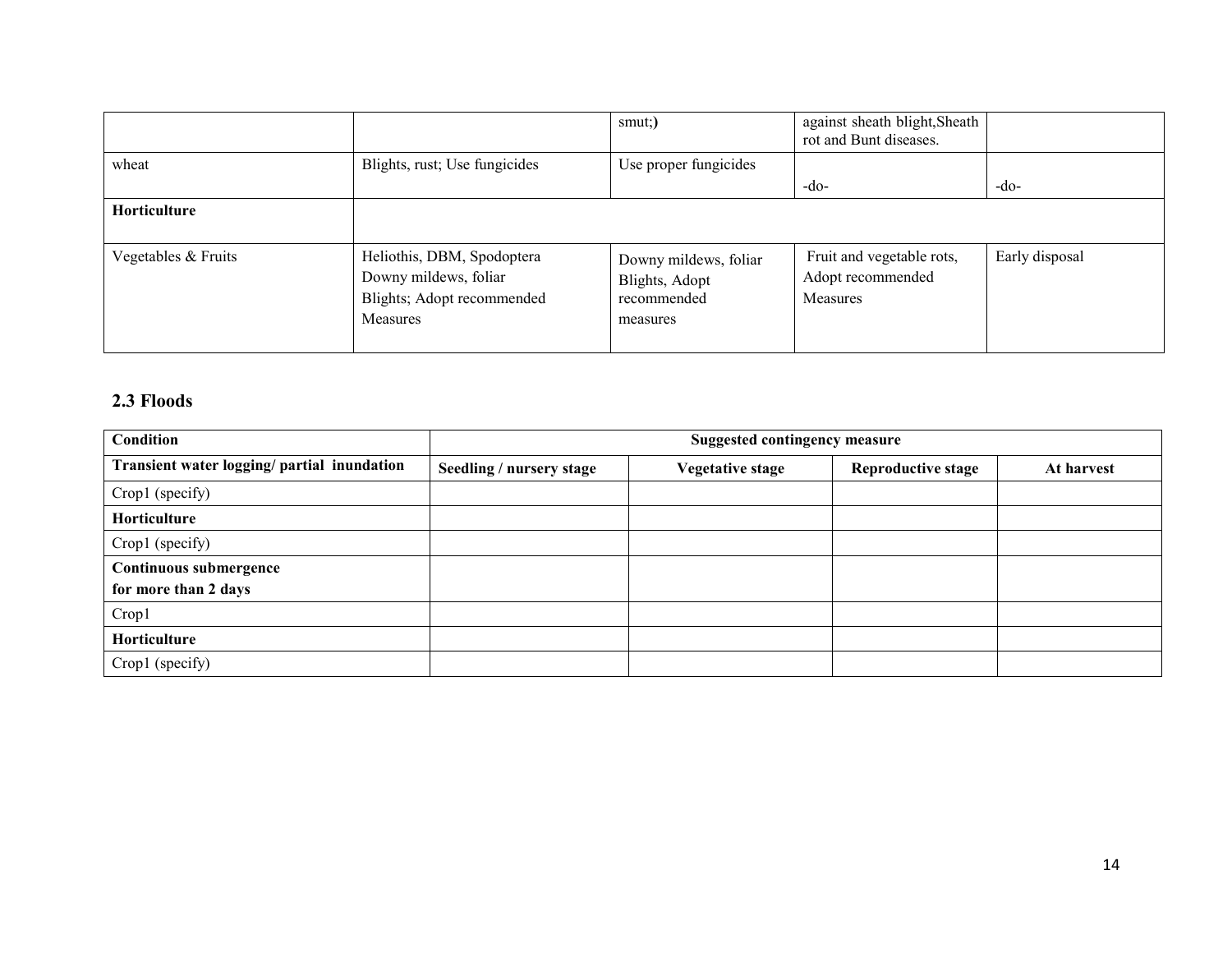## 2.4 Extreme events: Heat wave / Cold wave/Frost/ Hailstorm /Cyclone

| <b>Extreme event type</b> |                                               | <b>Suggested contingency measure</b> |                            |                               |  |  |  |  |
|---------------------------|-----------------------------------------------|--------------------------------------|----------------------------|-------------------------------|--|--|--|--|
|                           | Seedling / nursery stage                      | <b>Vegetative stage</b>              | <b>Reproductive stage</b>  | At harvest                    |  |  |  |  |
| <b>Heat Wave</b>          |                                               |                                      |                            |                               |  |  |  |  |
| Wheat                     | Frequent light irrigations,<br>straw mulching | Frequent light irrigations           | Frequent light irrigations |                               |  |  |  |  |
| Paddy                     | No effect                                     | $\blacksquare$                       | $\blacksquare$             |                               |  |  |  |  |
| Horticulture              |                                               |                                      |                            |                               |  |  |  |  |
| Vegetable                 | Change micro-environment                      | Change micro-environment             | Change micro-environment   | Change micro-<br>environment  |  |  |  |  |
| Fruits                    | $\blacksquare$                                | $\blacksquare$                       | $\blacksquare$             |                               |  |  |  |  |
| Cold wave                 |                                               |                                      |                            |                               |  |  |  |  |
| Wheat                     | Frequent light irrigations                    | Frequent light irrigations           | Frequent light irrigations | Frequent light<br>irrigations |  |  |  |  |
| Paddy                     | <b>NA</b>                                     |                                      |                            |                               |  |  |  |  |
| Horticulture              |                                               |                                      |                            |                               |  |  |  |  |
| Vegetable                 | Frequent light irrigations                    | Frequent light irrigations           | Frequent light irrigations | Frequent light<br>irrigations |  |  |  |  |
| Fruits                    | Wind breaks (Papaya), Smoke                   | Wind breaks, Smoke                   | Wind breaks, Smoke         | Wind breaks,<br>Smoke         |  |  |  |  |
| Frost                     |                                               |                                      |                            |                               |  |  |  |  |
|                           | Frequent light irrigations                    | Frequent light irrigations           | Frequent light irrigations | Frequent light<br>irrigations |  |  |  |  |
| Wheat                     |                                               |                                      |                            |                               |  |  |  |  |
| Paddy                     | NA                                            |                                      |                            |                               |  |  |  |  |
| Horticulture              |                                               |                                      |                            |                               |  |  |  |  |
| Vegetable                 | Frequent light irrigations                    | Frequent light irrigations           | Frequent light irrigations | Frequent light<br>irrigations |  |  |  |  |
| Fruits                    | Wind breaks, Smoke                            | Wind breaks, Smoke                   | Wind breaks, Smoke         | Wind breaks,                  |  |  |  |  |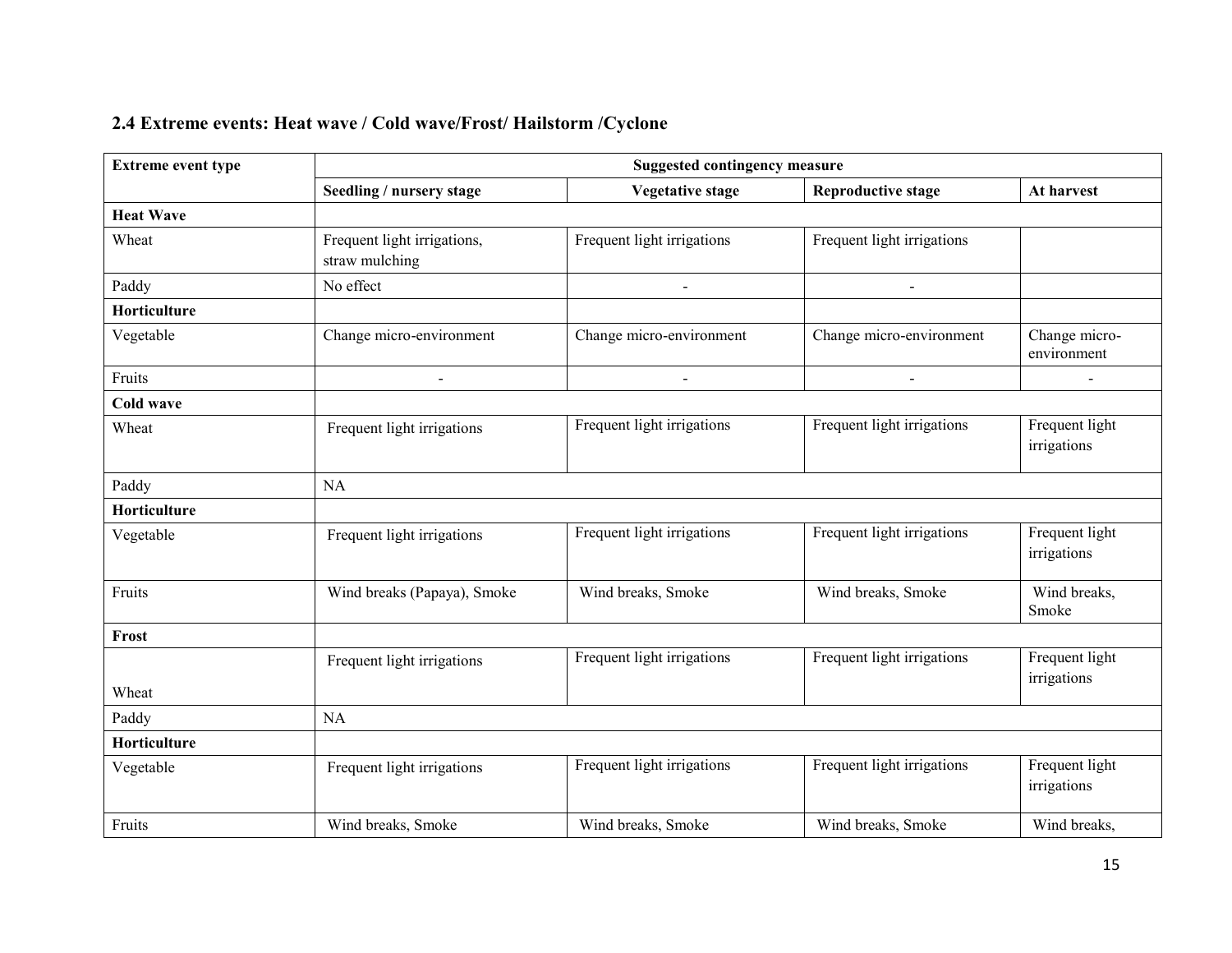|              |                          |                          |                          | Smoke |
|--------------|--------------------------|--------------------------|--------------------------|-------|
| Hailstorm    |                          |                          |                          |       |
| Wheat        | $\sim$                   | $\overline{\phantom{a}}$ | $\,$                     |       |
| Paddy        |                          |                          |                          |       |
| Horticulture |                          |                          |                          |       |
| Vegetables   | $\overline{\phantom{0}}$ | $\overline{\phantom{a}}$ | $\overline{\phantom{a}}$ |       |
| Fruits       |                          |                          |                          |       |
| Cyclone      |                          | <b>NA</b>                |                          |       |

### 2.5 Contingent strategies for Livestock, Poultry & Fisheries

#### 2.5.1 Livestock

|                                           | <b>Suggested contingency measures</b>                                                                                                                                                                                                                                                                                                                                                                                                                                                                                                                                                                                               |                                                                                                                                                                                                                                                                                                                                                                                                                                                                                                                                                                                                                  |                                                                                                                                                                                                                                                                                                                                                                                                                                                                                                                  |  |  |
|-------------------------------------------|-------------------------------------------------------------------------------------------------------------------------------------------------------------------------------------------------------------------------------------------------------------------------------------------------------------------------------------------------------------------------------------------------------------------------------------------------------------------------------------------------------------------------------------------------------------------------------------------------------------------------------------|------------------------------------------------------------------------------------------------------------------------------------------------------------------------------------------------------------------------------------------------------------------------------------------------------------------------------------------------------------------------------------------------------------------------------------------------------------------------------------------------------------------------------------------------------------------------------------------------------------------|------------------------------------------------------------------------------------------------------------------------------------------------------------------------------------------------------------------------------------------------------------------------------------------------------------------------------------------------------------------------------------------------------------------------------------------------------------------------------------------------------------------|--|--|
|                                           | <b>Before the event</b>                                                                                                                                                                                                                                                                                                                                                                                                                                                                                                                                                                                                             | During the event                                                                                                                                                                                                                                                                                                                                                                                                                                                                                                                                                                                                 | After the event                                                                                                                                                                                                                                                                                                                                                                                                                                                                                                  |  |  |
| <b>Drought</b>                            |                                                                                                                                                                                                                                                                                                                                                                                                                                                                                                                                                                                                                                     |                                                                                                                                                                                                                                                                                                                                                                                                                                                                                                                                                                                                                  |                                                                                                                                                                                                                                                                                                                                                                                                                                                                                                                  |  |  |
| <b>Feed and</b><br>fodder<br>availability | As the district is occasionally prone to drought the<br>following measures to be taken to ameliorate the<br>fodder deficiency<br>Avoid burning of wheat/paddy straw<br>Motivating the sugarcane farmers to convert green<br>sugarcane tops in to silage by the end of February<br>Establishment of fodder bank at village level with<br>available dry fodder (paddy /wheat straw/groundnut<br>haulms)<br>Increase area under perennial fodder cultivation<br>with high yielding Hybrid Napier varieties.<br>Conservation of maize green fodder and sugar cane<br>tops as silage<br>Sowing of cereals (Sorghum/Bajra) and leguminous | Harvest and use biomass of dried up crops (Paddy,<br>Maize, Wheat, Sugar cane, soybean, Mungbean<br>, Ground nut etc.,) material as fodder<br>Utilizing fodder from fodder bank reserves.<br>Utilizing stored silage/hay.<br>Transporting complete feed/fodder and dry<br>roughages to the affected areas.<br>Concentrate ingredients such as Grains, brans,<br>chunnies & oilseed cakes, low grade grains etc.<br>unfit for human consumption should be procured<br>from Govt. Godowns for feeding as supplement<br>for high productive animals during drought<br>Continuous supplementation of mineral mixture | Training/educating farmers for feed $\&$<br>fodder storage.<br>Maintenance / repair of silo pits and<br>feed/fodder stores.<br>Encourage progressive farmers to grow<br>multi cut fodder crops of<br>sorghum/bajra/maize(UP chari, MP chari,<br>HC-136, HD-2, GAINT BAJRA, L-74, K-<br>677, Ananad/African Tall etc.,<br>Supply of quality fodder seed (multi cut<br>sorghum/bajra/maize varieties) and fodder<br>slips of Napier, guinea grass well before<br>monsoon<br>Replenish the feed and<br>fodder banks |  |  |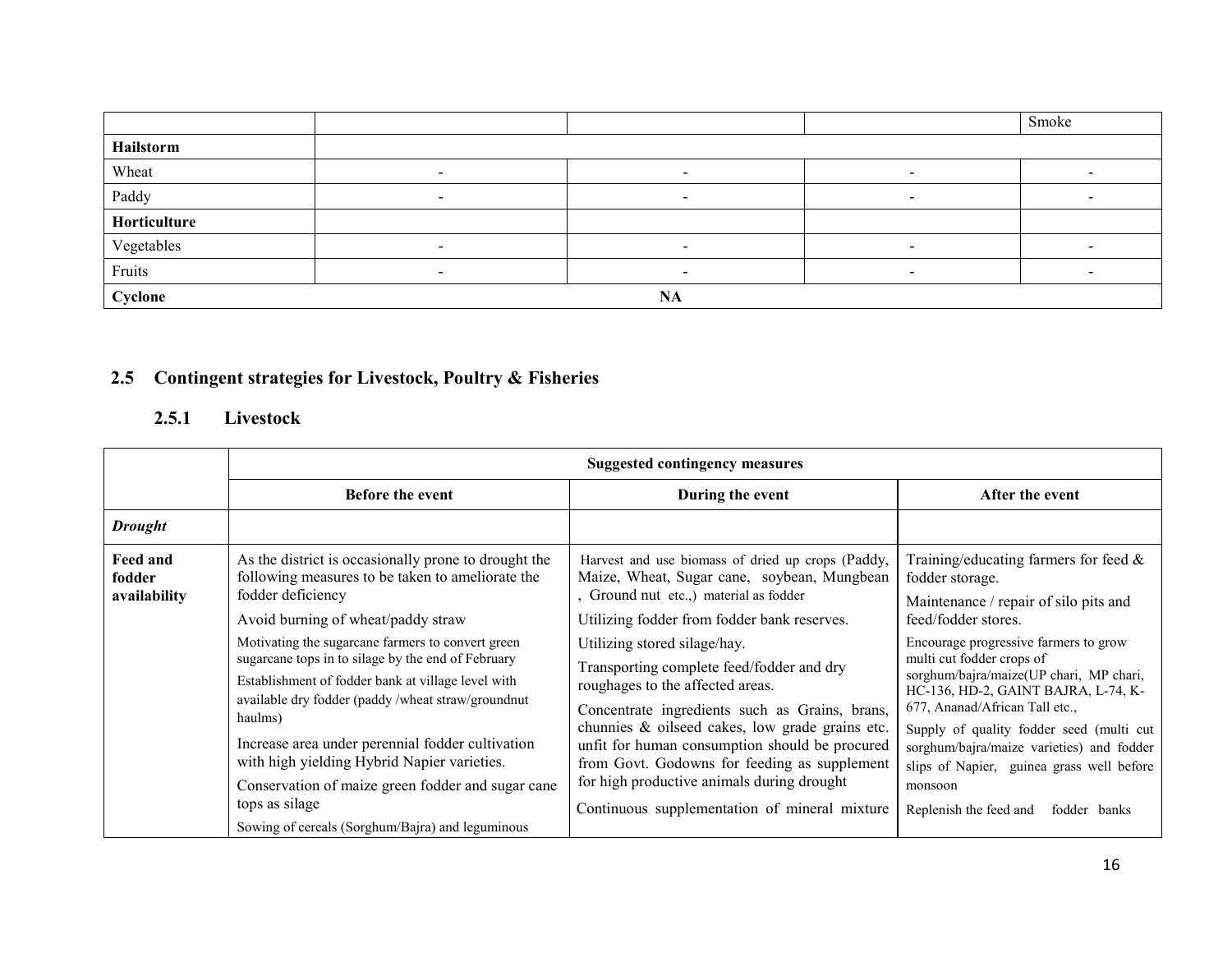|                                            | crops (Lucerne, Berseem, Horse gram, Cowpea) during<br>North-East monsoon under dry land system for fodder<br>production<br>Encourage fodder production with Maize, Jowar,<br>Bajra, Cowpea, Makkchari, Barseem, Jawi, Rayi<br>grass, Lucerne and Japense grass<br>Processing & storage of feed/fodder and roughages<br>in the form of complete feed/blocks.                                                                                                                                                                 | to prevent infertility.<br>Encourage mixing available kitchen waste with<br>dry fodder while feeding to the milch animals                                                                                                                                                                                                                                                                     |                                                                                                                                                                                                                                                                                                                          |
|--------------------------------------------|------------------------------------------------------------------------------------------------------------------------------------------------------------------------------------------------------------------------------------------------------------------------------------------------------------------------------------------------------------------------------------------------------------------------------------------------------------------------------------------------------------------------------|-----------------------------------------------------------------------------------------------------------------------------------------------------------------------------------------------------------------------------------------------------------------------------------------------------------------------------------------------------------------------------------------------|--------------------------------------------------------------------------------------------------------------------------------------------------------------------------------------------------------------------------------------------------------------------------------------------------------------------------|
| <b>Drinking</b> water                      | Adopt various water conservation methods at<br>village level to improve the ground water level for<br>adequate water supply.<br>Identification of water resources<br>Desilting of ponds<br>Rain water harvesting and create water<br>bodies/watering points (when water is scarce use<br>only as drinking water for animals)<br>Construction of drinking water tanks in herding<br>places/village junctions/relief camp locations<br>Community drinking water trough can be arranged<br>in shandies /community grazing areas | Adequate supply of drinking water.<br>Restrict wallowing of animals in water<br>bodies/resources<br>Add alum in stagnated water bodies                                                                                                                                                                                                                                                        | Watershed management practices shall<br>be promoted to conserve the rainwater.<br>Bleach $(0.1\%)$ drinking water / water<br>sources<br>Provide clean drinking water                                                                                                                                                     |
| <b>Health</b> and<br>disease<br>management | Procure and stock emergency medicines<br>and<br>vaccines for important endemic diseases of<br>the<br>area<br>All the stock must be immunized for endemic<br>diseases of the area<br>Surveillance and disease monitoring network to be<br>established at Joint Director (Animal Husbandry)<br>office in the district<br>Adequate refreshment training on draught<br>management to be given to VAS, Jr.VAS, LI with<br>regard to health & management measures                                                                  | Carryout deworming to all animals entering into<br>relief camps<br>Identification and quarantine of sick animals<br>Constitution of Rapid Action Veterinary Force<br>Performing ring vaccination (8 km radius) in case<br>of any outbreak<br>Restricting movement of livestock in case of any<br>epidemic<br>Tick control measures be undertaken to prevent<br>tick borne diseases in animals | Keep close surveillance on disease<br>outbreak.<br>Undertake the vaccination depending<br>on need<br>Keep the animal houses clean and<br>spray disinfectants Farmers should be<br>advised to breed their milch animals<br>during July-September so that the peak<br>milk production does not coincide with<br>mid summer |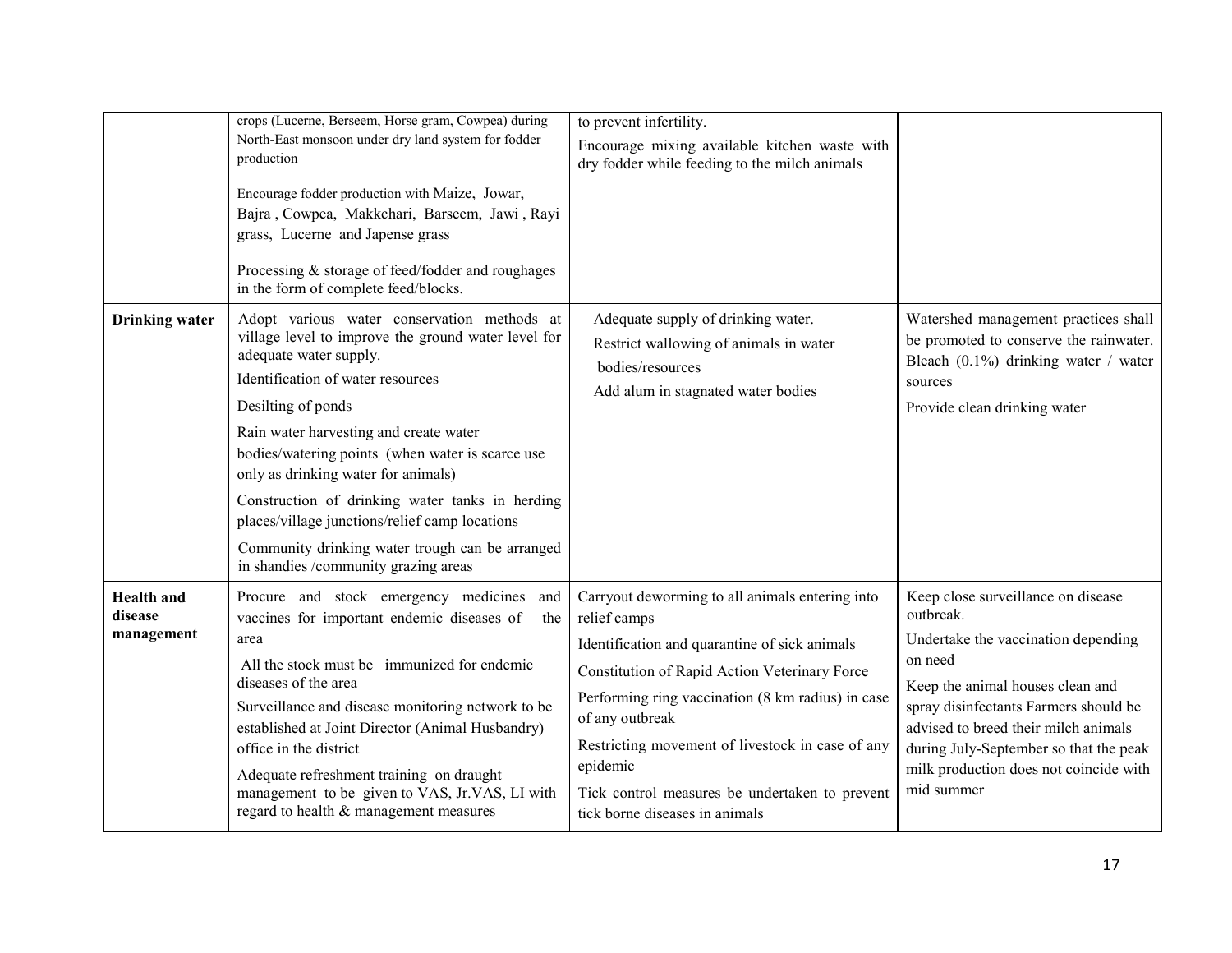| <b>Floods</b>                             | Procure and stock multivitamins & area specific<br>mineral mixture                                                                                                                                                                                                                                                                                                                                                                                                                                                                                                                                                                                                                                                                                                                                                         | Rescue of sick and injured animals and their<br>treatment<br>Organize with community, daily lifting of dung<br>from relief camps                                                                                                                                                                                                                                                                                                                                   |                                                                                                                                                                                                                                                                                                                                                                                                                                                                                                                                                                                             |
|-------------------------------------------|----------------------------------------------------------------------------------------------------------------------------------------------------------------------------------------------------------------------------------------------------------------------------------------------------------------------------------------------------------------------------------------------------------------------------------------------------------------------------------------------------------------------------------------------------------------------------------------------------------------------------------------------------------------------------------------------------------------------------------------------------------------------------------------------------------------------------|--------------------------------------------------------------------------------------------------------------------------------------------------------------------------------------------------------------------------------------------------------------------------------------------------------------------------------------------------------------------------------------------------------------------------------------------------------------------|---------------------------------------------------------------------------------------------------------------------------------------------------------------------------------------------------------------------------------------------------------------------------------------------------------------------------------------------------------------------------------------------------------------------------------------------------------------------------------------------------------------------------------------------------------------------------------------------|
| <b>Feed and</b><br>fodder<br>availability | In case of early forewarning (EFW), harvest all the<br>crops (Paddy, Maize, Wheat, Sugar cane, soybean,<br>Mungbean, Ground nut etc.) that can be useful as<br>feed/fodder in future (store properly)<br>Keeping sufficient of dry fodder to transport to the<br>flood affected villages<br>Don't allow the animals for grazing if severe floods<br>are forewarned<br>Keep stock of bleaching powder and lime<br>Carry out Butax spray for control of external<br>parasites<br>Identify the Clinical staff and trained paravets and<br>indent for their services as per schedules<br>Identify the volunteers who can serve in need of<br>emergency<br>Arrangement for transportation of animals<br>from low lying area to safer places and also for<br>rescue animal health workers to get involve in<br>rescue operations | Transportation of animals to elevated areas<br>Proper hygiene and sanitation of the animal shed<br>In severe storms, un-tether or let loose the<br>animals<br>Use of unconventional and locally available<br>cheap feed ingredients for feeding of livestock.<br>Avoid soaked and mould infected feeds / fodders<br>to livestock<br>Emergency outlet establishment for required<br>medicines or feed in each village<br>Spraying of fly repellants in animal sheds | Repair of animal shed<br>Bring back the animals to the shed<br>Cleaning and disinfection of the shed<br>Bleach $(0.1\%)$ drinking water / water<br>sources<br>Encouraging farmers to cultivate<br>short-term fodder crops like sunhemp,<br>Lucerne, berseem, maize etc.,.<br>Deworming with broad spectrum<br>dewormers<br>Proper disposable of the dead animals /<br>carcasses by burning / deep burying (4-<br>8 feet) with lime powder (1kg for small<br>ruminants and 5kg for large ruminants)<br>in pit<br>Drying the harvested crop material and<br>proper storage for use as fodder. |
| Cyclone                                   |                                                                                                                                                                                                                                                                                                                                                                                                                                                                                                                                                                                                                                                                                                                                                                                                                            | Not applicable                                                                                                                                                                                                                                                                                                                                                                                                                                                     |                                                                                                                                                                                                                                                                                                                                                                                                                                                                                                                                                                                             |
| <b>Cold wave</b>                          | Covering all the wire meshed walls / open area with<br>gunny bags/ polyethylene sheets (with a mechanism for<br>lifting during the day time and putting down during night<br>time)                                                                                                                                                                                                                                                                                                                                                                                                                                                                                                                                                                                                                                         | Allow for late grazing between 10AM to 3PM during<br>cold waves<br>Add 25-50 ml of edible oil in concentrates and fed to<br>the animal during cold waves                                                                                                                                                                                                                                                                                                           | Feed the animals as per routine schedule<br>Allow the animals for grazing (normal<br>timings)                                                                                                                                                                                                                                                                                                                                                                                                                                                                                               |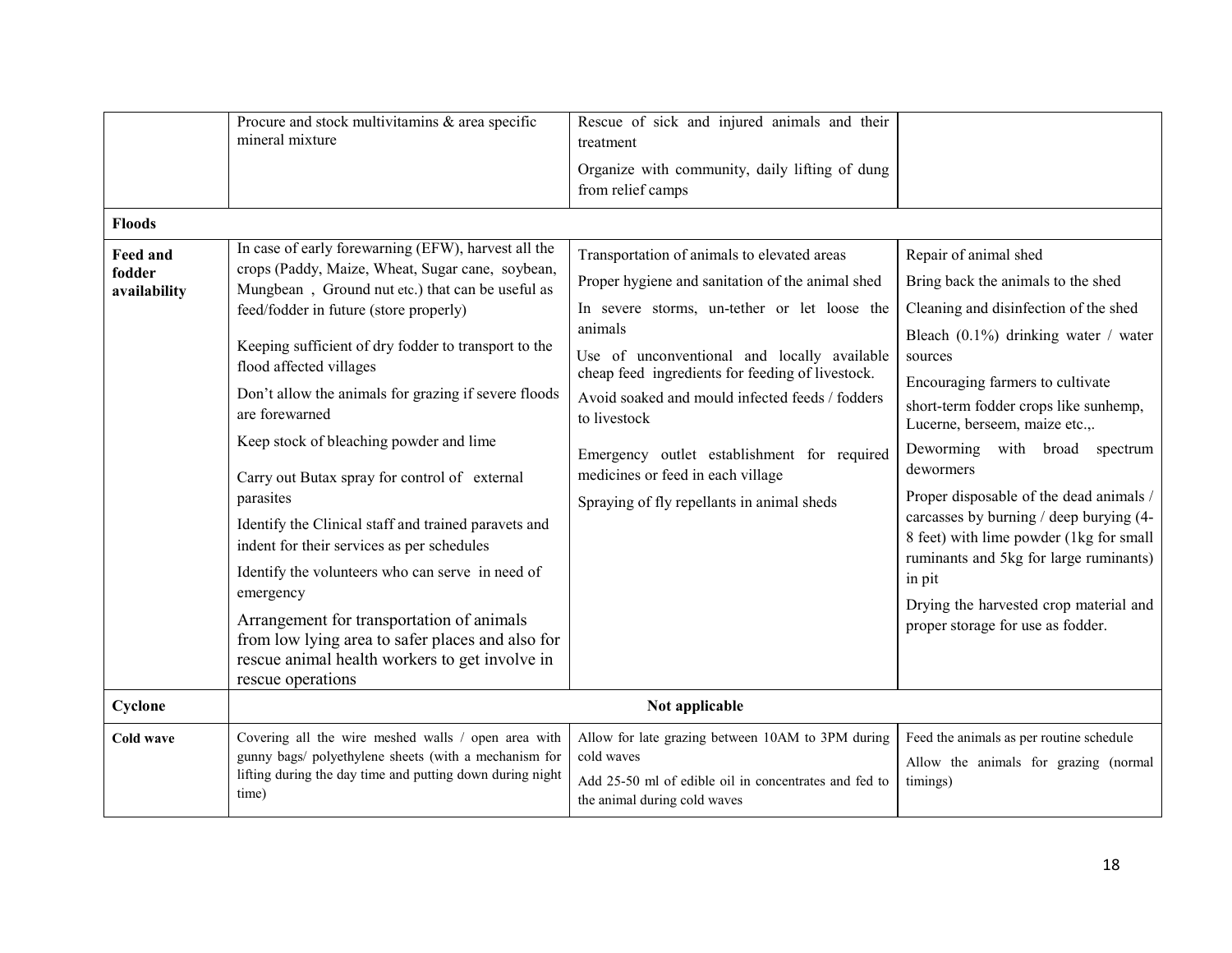|                  |                                                                                                                                                                                                                                                                                                 | In severe cases, put on the heaters at night times<br>Apply / sprinkle lime powder in the animal shed during<br>cold waves to neutralize ammonia accumulation                                                                                                                                                                                                                                                                             |                                                                                                                 |
|------------------|-------------------------------------------------------------------------------------------------------------------------------------------------------------------------------------------------------------------------------------------------------------------------------------------------|-------------------------------------------------------------------------------------------------------------------------------------------------------------------------------------------------------------------------------------------------------------------------------------------------------------------------------------------------------------------------------------------------------------------------------------------|-----------------------------------------------------------------------------------------------------------------|
| <b>Heat wave</b> | Arrangement for protection from heat wave<br>Plantation around the shed<br>$\bar{1}$<br>$H2O$ sprinklers / foggers in the shed<br>11)<br>Application of white reflector paint on the roof<br>iii)<br>Thatched sheds should be provided as a shelter<br>iv)<br>to animal to minimize heat stress | Allow the animals early in the morning or late in the<br>evening for grazing during heat waves<br>Feed green fodder/silage / concentrates during day<br>time and roughages / hay during night time in case of<br>heat waves<br>Put on the foggers / sprinkerlers/fans during heat<br>weaves in case of high yielders (Jersey/HF crosses)<br>In severe cases, vitamin 'C' and electrolytes should be<br>added in $H_2O$ during heat waves. | Feed the animals as per routine schedule<br>Allow the animals for grazing (normal<br>timings)                   |
| <b>Insurance</b> | Encouraging insurance of livestock                                                                                                                                                                                                                                                              | Listing out the details of the dead animals                                                                                                                                                                                                                                                                                                                                                                                               | claim and<br>Submission<br>for<br>insurance<br>availing insurance benefit<br>Purchase of new productive animals |

#### 2.5.2 Poultry

|                                        | <b>Suggested contingency measures</b><br>Convergence/<br>linkages with<br>ongoing<br>programs, if any |                                                                                                                              |                                                        |  |  |
|----------------------------------------|-------------------------------------------------------------------------------------------------------|------------------------------------------------------------------------------------------------------------------------------|--------------------------------------------------------|--|--|
|                                        | <b>Before the event</b>                                                                               | During the event                                                                                                             | After the event                                        |  |  |
| <b>Drought</b>                         |                                                                                                       |                                                                                                                              |                                                        |  |  |
| <b>Shortage of feed</b><br>ingredients | Storing of house hold grain like maize, broken<br>rice, barley etc,<br>Culling of weak birds          | Supplementation for productive birds with house<br>hold grain<br>Supplementation of shell grit (calcium) for<br>laying birds | Supplementation to all the<br>birds                    |  |  |
| <b>Drinking water</b>                  | Rain water harvesting                                                                                 | Sanitation of drinking water                                                                                                 | Give sufficient water as per<br>the bird's requirement |  |  |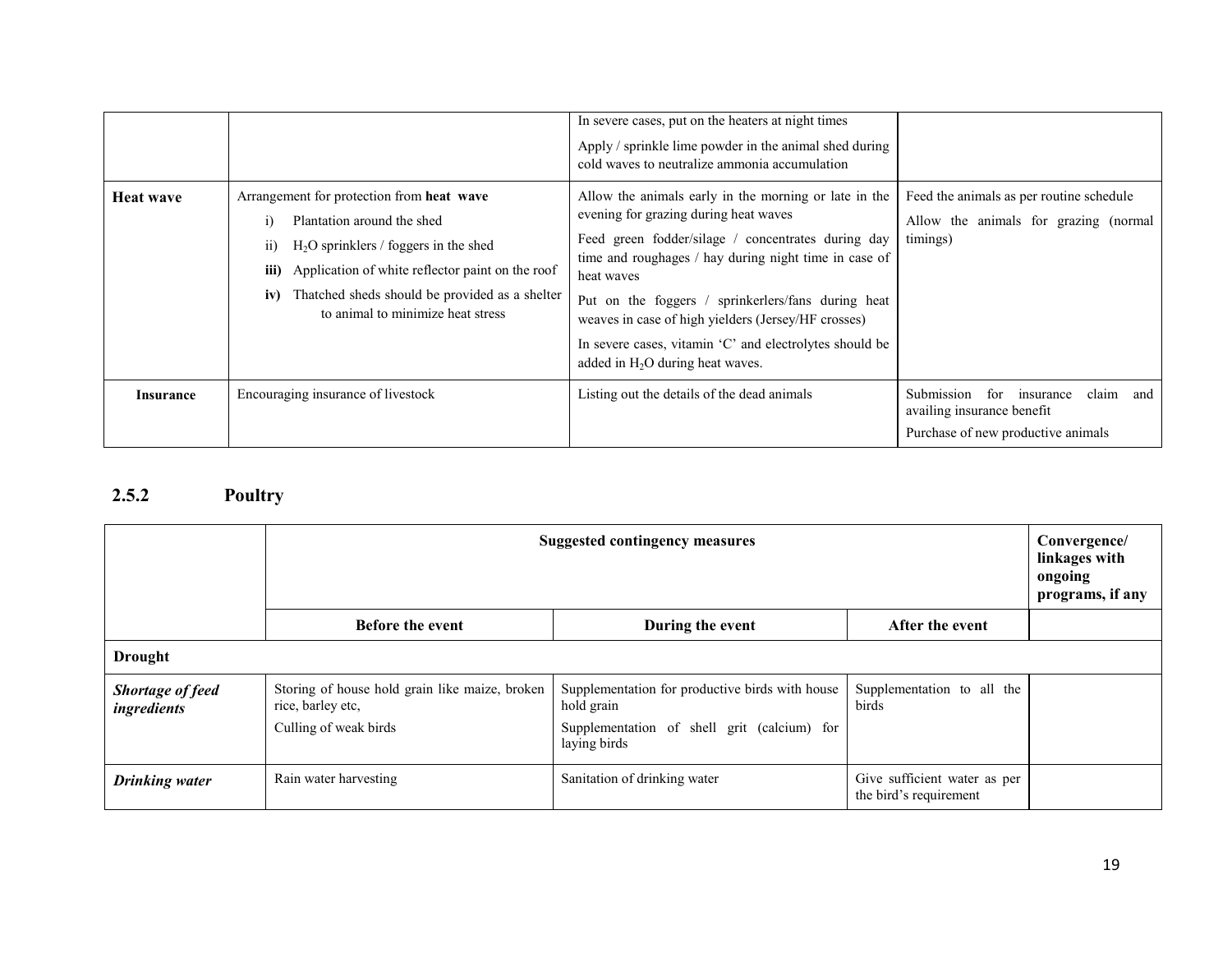| <b>Health and disease</b><br>management | Culling of sick birds.<br>Deworming and vaccination against RD and<br>fowl pox                                                                | Mixing of Vit. A, D, E, K and B-complex<br>including vit C in drinking water                                                                                                                                         | Hygienic and sanitation of<br>poultry house<br>Disposal of dead birds by<br>burning / burying with line<br>powder in pit                                                                                            |  |
|-----------------------------------------|-----------------------------------------------------------------------------------------------------------------------------------------------|----------------------------------------------------------------------------------------------------------------------------------------------------------------------------------------------------------------------|---------------------------------------------------------------------------------------------------------------------------------------------------------------------------------------------------------------------|--|
| <b>Floods</b>                           |                                                                                                                                               |                                                                                                                                                                                                                      |                                                                                                                                                                                                                     |  |
| Shortage of feed<br>ingredients         | In case of EFW, shift the birds to safer place<br>Storing of house hold grain like maize, broken<br>rice, bajra etc,<br>Culling of weak birds | Use stored feed as supplement<br>Don't allow for scavenging                                                                                                                                                          | Routine<br>practices<br>are<br>followed                                                                                                                                                                             |  |
| <b>Drinking</b> water                   | Provide clean drinking water                                                                                                                  | Sanitation of drinking water                                                                                                                                                                                         | Sanitation of drinking water                                                                                                                                                                                        |  |
| <b>Health and disease</b><br>management | In case of EFW, add antibiotic powder in<br>drinking water to prevent any disease outbreak                                                    | Sanitation of poultry house<br>Treatment of affected birds<br>Prevent water logging surrounding the sheds<br>Assure supply of electricity<br>Sprinkle lime powder to prevent ammonia<br>accumulation due to dampness | Disposal of dead birds by<br>burning / burying with line<br>powder in pit<br>Disposal of poultry manure<br>to prevent protozoal problem<br>Supplementation<br>of<br>coccidiostats in feed<br>Vaccination against RD |  |
| Cyclone                                 | Not a cyclone prone district.                                                                                                                 |                                                                                                                                                                                                                      |                                                                                                                                                                                                                     |  |
| Heat wave and cold wave                 |                                                                                                                                               |                                                                                                                                                                                                                      |                                                                                                                                                                                                                     |  |
| Shelter/environment<br>management       | Heat wave: Provision of proper shelter with<br>good ventilation                                                                               | In severe cases, foggers/water sprinklers/wetting<br>of hanged gunny bags should be arranged<br>Don't allow for scavenging during mid day                                                                            | Routine<br>practices<br>are<br>followed                                                                                                                                                                             |  |
|                                         | <b>Cold wave:</b> Provision of proper shelter                                                                                                 | Close all openings with polythene sheets                                                                                                                                                                             | Routine<br>practices<br>are                                                                                                                                                                                         |  |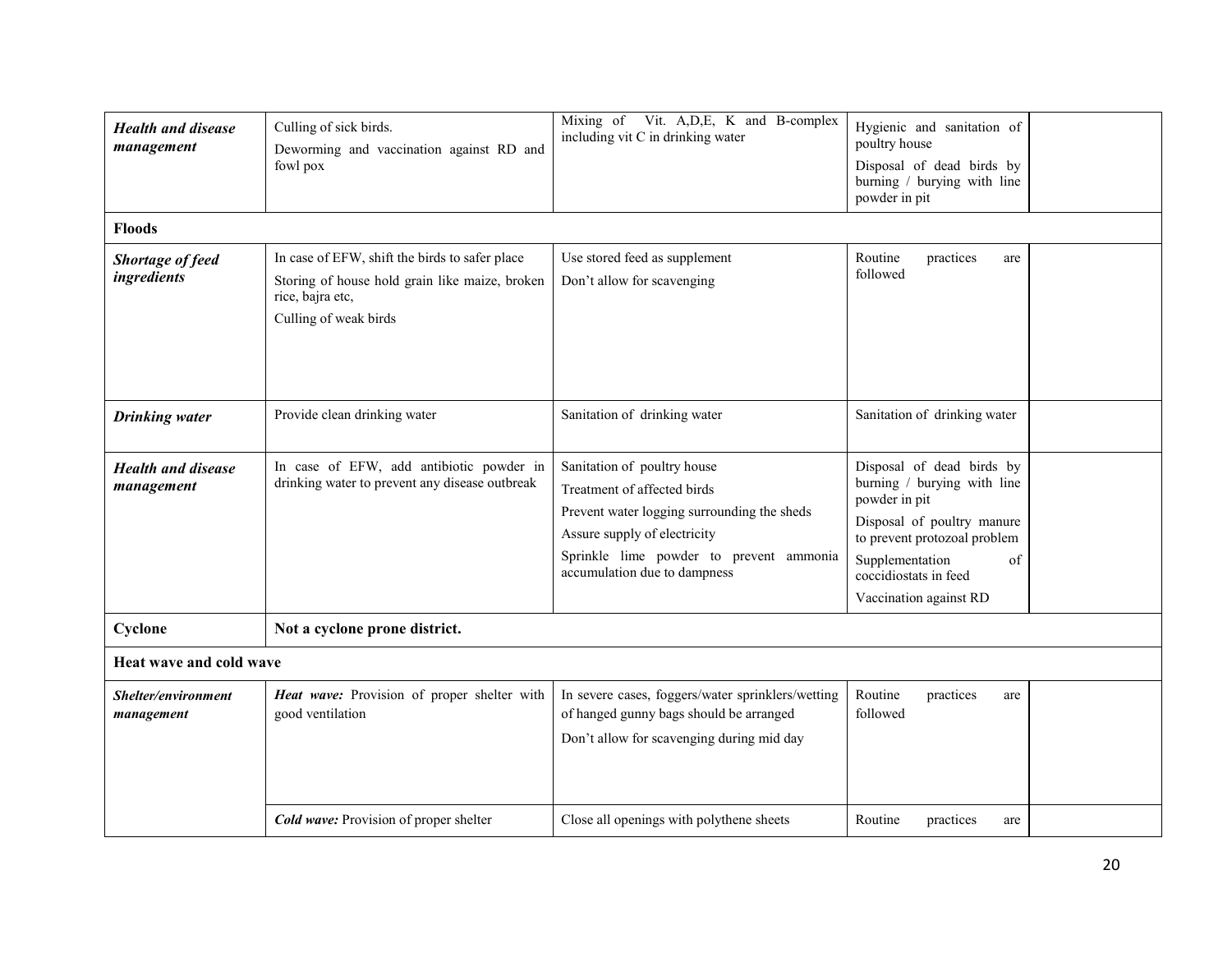|                                                 | Arrangement for brooding                             | In severe cases, arrange heaters                                                                                                                                                       | followed                                |  |
|-------------------------------------------------|------------------------------------------------------|----------------------------------------------------------------------------------------------------------------------------------------------------------------------------------------|-----------------------------------------|--|
|                                                 | Assure supply of continuous electricity              | Don't allow for scavenging during early morning<br>and late evening                                                                                                                    |                                         |  |
| <b>Health</b><br>disease  <br>and<br>management | Deworming and vaccination against RD and<br>fowl pox | Supplementation of house hold grain<br>Provide cool and clean drinking water with<br>electrolytes and vit. C<br>In hot summer, add anti-stress probiotics in<br>drinking water or feed | Routine<br>practices<br>are<br>followed |  |

#### 2.5.3. Fisheries/ Aquaculture

|                              | <b>Suggested Contingency measures</b> |                                          |                                                 |  |
|------------------------------|---------------------------------------|------------------------------------------|-------------------------------------------------|--|
|                              | Before the event                      | During the event                         | After the event                                 |  |
| 1. Drought                   |                                       |                                          |                                                 |  |
| A. Capture                   |                                       |                                          |                                                 |  |
| <b>Marine</b>                |                                       | $\qquad \qquad \blacksquare$             | $\overline{\phantom{a}}$                        |  |
| <b>Inland</b>                |                                       |                                          |                                                 |  |
| (i) Shallow water depth due  | i) Critical analysis of long range    | i) Use stored water.                     | i) Need based monitoring through research plan. |  |
| to insufficient rains/inflow | forecast data.                        | ii) Make judicious use of available      | ii) Intensive afforestation program.            |  |
|                              | ii) Storage of water.                 | water sources.                           | iii) Augmentation of surface water flow.        |  |
|                              | iii) Afforestation program            | iii) Divert water from unutilized areas. | iv) Construction of water reservoir.            |  |
|                              | iv) Conservation of rivers,           | iv) Utilize canal water.                 | v) Adoption of rain harvesting methods.         |  |
|                              | wetlands/village ponds.               | v) Aeration of fish ponds.               | vii) Prepare vulnerability map.                 |  |
|                              | v) Re-excavation of local             |                                          |                                                 |  |
|                              | canals/ponds.                         |                                          |                                                 |  |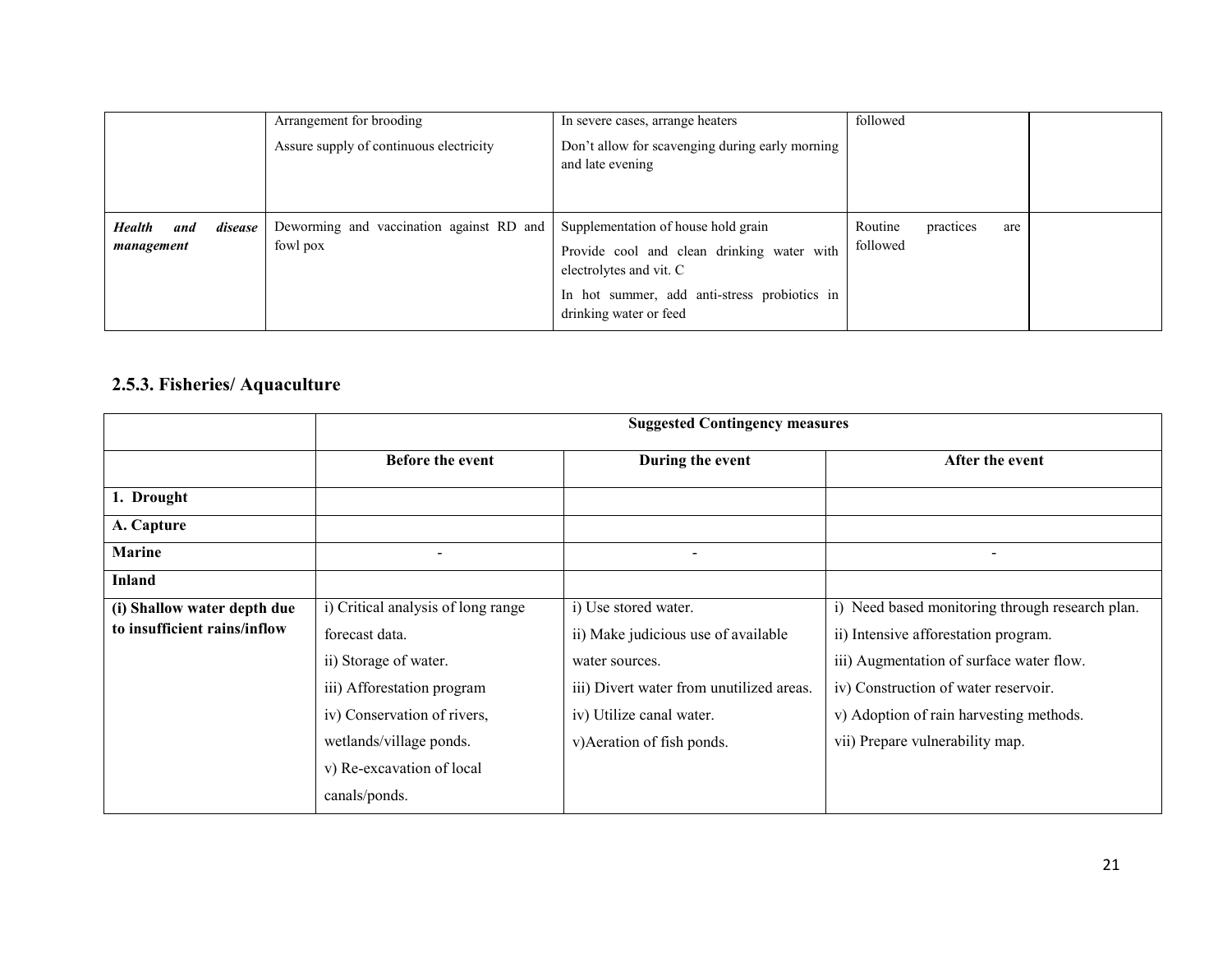| (ii) Changes in water quality       | i) Dumping of solid, liquid and       | i) Use disinfectants and therapeutic     | i) To maintain water quality, need based research |
|-------------------------------------|---------------------------------------|------------------------------------------|---------------------------------------------------|
|                                     | waste should be stopped.              | drugs.                                   | data should be generated.                         |
|                                     | ii)Store chemicals, disinfectants and | ii) Adoption of bio remedial measures    | ii) Dumping of solid, liquid and waste should be  |
|                                     | therapeutic drugs.                    |                                          | stopped through enactment of legislation.         |
| (iii) Any other                     |                                       |                                          |                                                   |
| <b>B.</b> Aquaculture               |                                       |                                          |                                                   |
| (i) Shallow water in ponds          | i) Critical evaluation of long range  | i) Use stored water.                     | i) Need based monitoring through research plan.   |
| due to insufficient<br>rains/inflow | forecast data.                        | ii) Make judicious use of available      | ii) Intensive afforestation program.              |
|                                     | ii) Storage of water.                 | water sources.                           | iii) Augmentation of surface water flow.          |
|                                     | iii) Afforestation program.           | iii) Divert water from unutilized areas. | iv) Construction of water reservoir.              |
|                                     | iv) Installation of tube wells.       | iv) Utilize canal water.                 | v) Adoption of rain harvesting methods.           |
|                                     | v) Conservation of                    | v) Aeration of fish ponds.               | vii) Prepare vulnerability map.                   |
|                                     | rivers/wetlands/dams.                 |                                          |                                                   |
|                                     | vi) Re-excavation of local canals and |                                          |                                                   |
|                                     | ponds                                 |                                          |                                                   |
| (ii) Impact of salt load build      | i) Store chemicals, disinfectants and | i) Immediate examination of water        | i) Need based research data should be generated.  |
| up in ponds/Changes in              | therapeutic drugs.                    | samples.                                 | ii) Cleaning of water bodies.                     |
| water quality                       |                                       | ii) Use appropriate disinfectants and    | iii) Regular water monitoring and bio-monitoring  |
|                                     |                                       | therapeutic drugs.                       | of water bodies.                                  |
|                                     |                                       | iii) Adoption of bio-remedial            |                                                   |
|                                     |                                       | measures.                                |                                                   |
|                                     |                                       | iv)Reduce salinity to moderate levels    |                                                   |
|                                     |                                       | for increasing survival rate of          |                                                   |
|                                     |                                       | fish/prawn/other organisms with the      |                                                   |
|                                     |                                       | application of scientific techniques.    |                                                   |
|                                     |                                       |                                          |                                                   |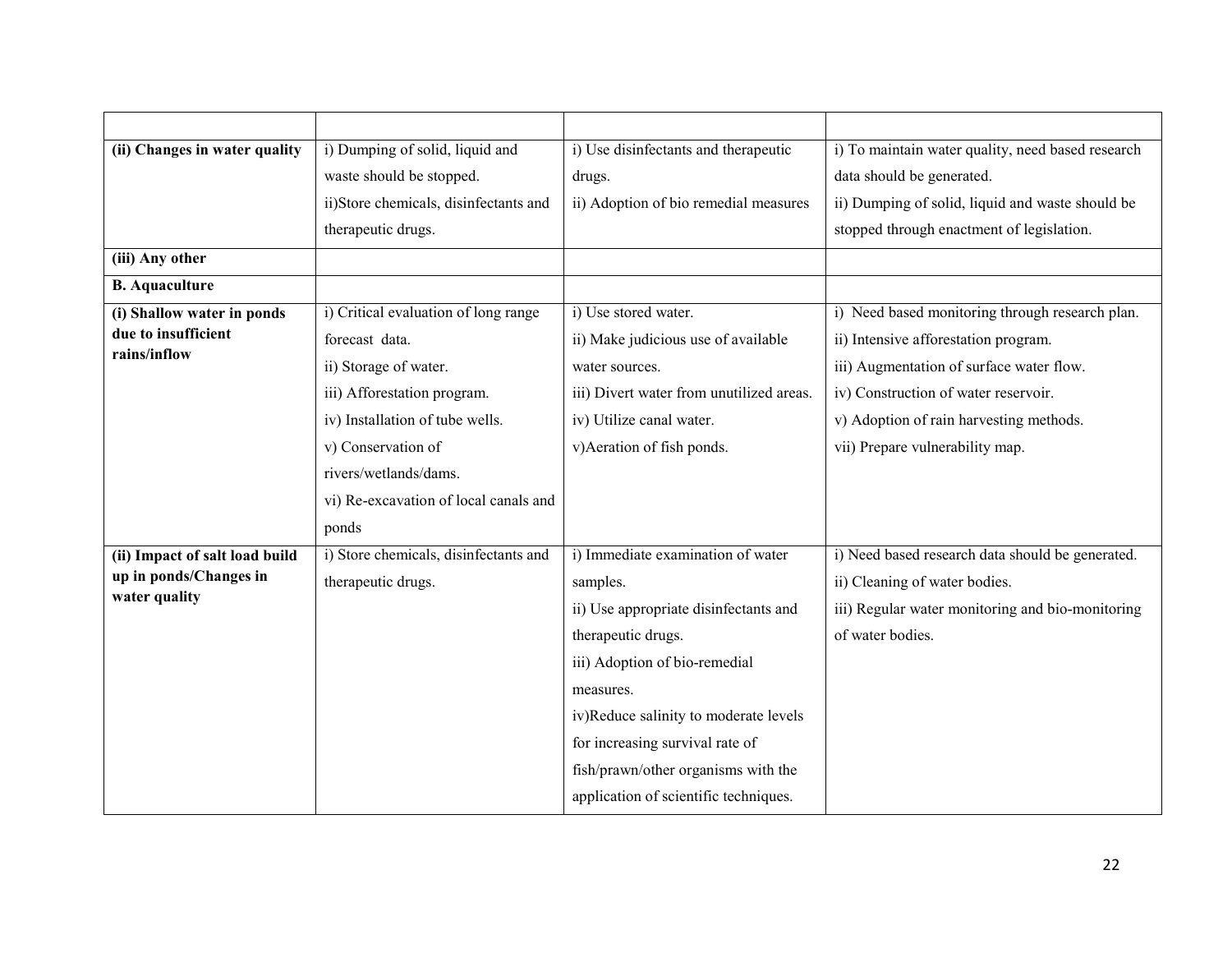| (iii) Any other                |                                       |                                     |                                                       |
|--------------------------------|---------------------------------------|-------------------------------------|-------------------------------------------------------|
| 2. Flood                       |                                       |                                     |                                                       |
| A. Capture                     |                                       |                                     |                                                       |
| <b>Marine</b>                  |                                       |                                     |                                                       |
| <b>Inland</b>                  |                                       |                                     |                                                       |
| (i) Average compensation       | i) Be prepared to evacuate at a short | i) Human evacuation from the area.  | i) Arrangement for rescue and casualty care.          |
| paid due to loss of human life | notice.                               | ii) Coordination of assistance.     | ii) Arrangement for burial control room.              |
|                                | ii) Preparation of flood control      | iii) Damage and need assessment.    | iii) Restoration of essential services, security and  |
|                                | action plan.                          | iv) Immediate management of relief  | protection of property                                |
|                                | iii) Warning dissemination and        | supplies.                           | iv)Support to rehabilitation, logistics, training and |
|                                | precautionary response.               | v) Immediate help and compensation  | awareness build up & testing and updating the plan    |
|                                | iv) Formation of flood management     | delivery during emergency.          | v) Insurance claim.                                   |
|                                | committee.                            |                                     |                                                       |
|                                | v) Mobilize local committees for      |                                     |                                                       |
|                                | protection.                           |                                     |                                                       |
|                                | vi)Enhancement in coping              |                                     |                                                       |
|                                | capabilities of common people.        |                                     |                                                       |
|                                | vii) Insurance for the life of        |                                     |                                                       |
|                                | people/fishermen.                     |                                     |                                                       |
| (ii) No. of boats/nets         | i) Annual repair of boats/nets and    | i) Coordination of assistance.      | i) Education/training for technical knowledge for     |
| damaged                        | gears.                                | iii) Immediate management of relief | the repair of boats/nets and gears.                   |
|                                | ii) Insurance of boats/nets/gears.    | supplies.                           | ii) Provision for evacuation.                         |
|                                |                                       | iv) Govt. support and compensation. | iii) Loss assessment & insurance claim.               |
| (iii) No. of houses damaged    | i) Educate and provide training for   | i) Damaged house enumeration and    | i) Repair of damaged houses.                          |
|                                | the repair of houses.                 | loss assessment.                    | ii) Loss assessment & insurance claim.                |
|                                | ii) Store raw materials for repairing | ii)Coordination of assistance.      |                                                       |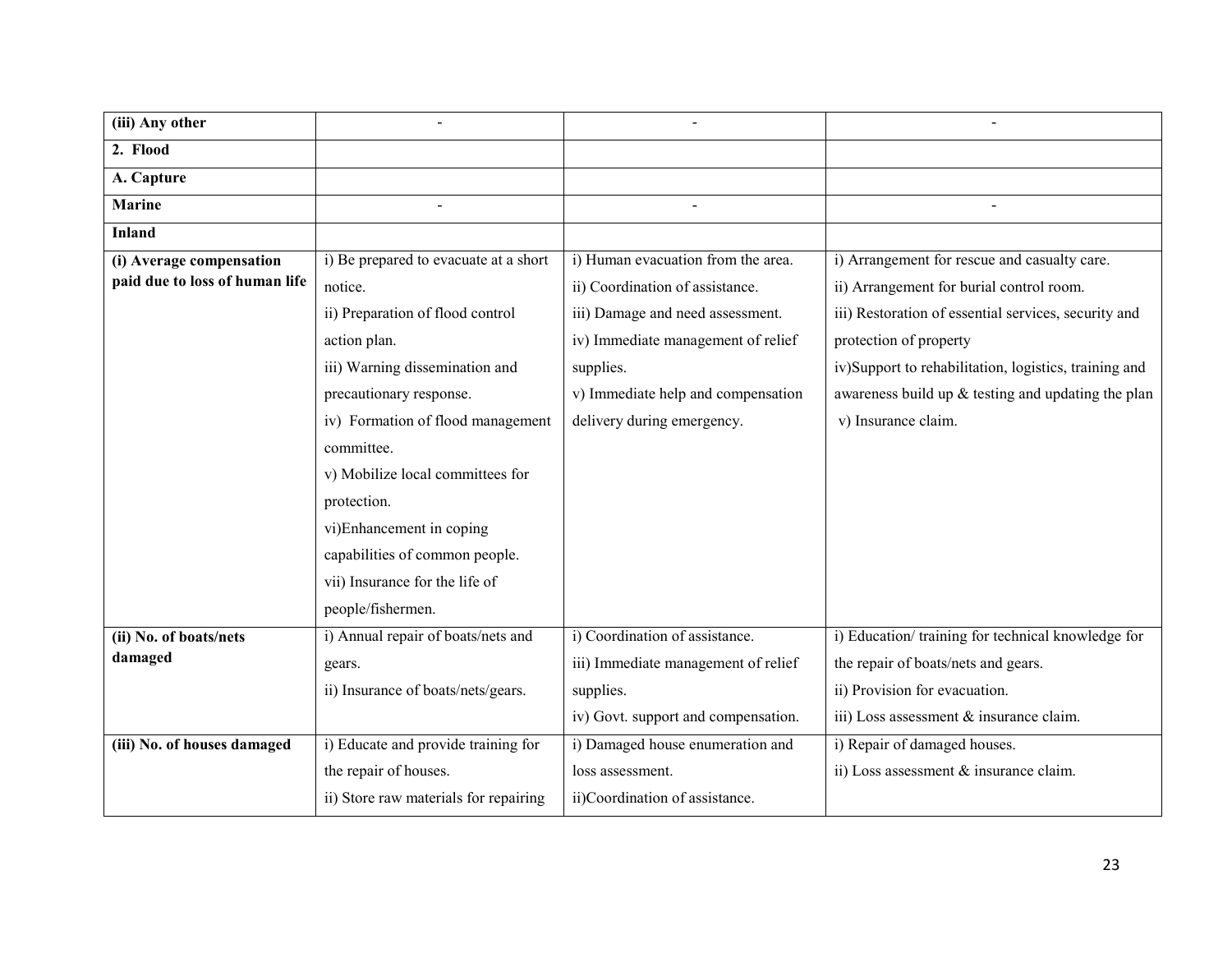|                              | of houses.                             | iii) Immediate management of relief    |                                                        |
|------------------------------|----------------------------------------|----------------------------------------|--------------------------------------------------------|
|                              | iii) House insurance.                  | supplies.                              |                                                        |
|                              |                                        | iv) Immediate support and              |                                                        |
|                              |                                        | compensation.                          |                                                        |
| (iv) Loss of stock           | i) Keep boats, nets/gears ready for    | i)Mobilize local people for protection | i) Locate backup stocks and verify its usability.      |
|                              | emergency use.                         | ii)Hire stock/inputs from              | ii) Follow flood control management plan.              |
|                              | ii) Store fuels, food/other item.      | areas/company/ farmers who are not     | iii)Notify utilities of the critical demand about loss |
|                              | iii) Develop flood control             | affected by flood.                     | of stock and inputs.                                   |
|                              | management plans.                      |                                        | iv) Loss assessment & insurance claim.                 |
|                              | iv) Stock material insurance.          |                                        |                                                        |
| (v) Changes in water quality | i) Provision to stop/close the         | i) Do not use contaminated water.      | i) Need based research data should be generated to     |
|                              | effluent/sewage discharge point in to  | ii) Proper preparation and management  | maintain water quality,                                |
|                              | water bodies.                          | through emergency aeration.            | ii) Dumping of solid, liquid and waste should be       |
|                              | ii) Store chemicals, disinfectants and | iii) Use appropriate amount of         | stopped through enactment of legislation.              |
|                              | therapeutic drugs.                     | disinfectants, chemicals and           | iii) Contact govt. and industrial organization for     |
|                              | iii) Develop flood control             | therapeutic drugs.                     | immediate remedy and cleaning of the water             |
|                              | management plan.                       | iv)Immediate support of                | bodies.                                                |
|                              |                                        | govt./industrial organization for      | iv) Regular water monitoring and bio-monitoring        |
|                              |                                        | maintaining the purity and quality of  | of water bodies for formulation of management          |
|                              |                                        | water bodies.                          | plan.                                                  |
|                              |                                        | v) Need based bioremediation.          |                                                        |
| (vi) Health and disease      | i) Advance planning and                | i)Prompt action or immediate removal   | i) Laboratory diagnosis of disease fish, generation    |
|                              | preparedness.                          | of disease causing agents/ dead fish.  | of data about type or kind of disease spread.          |
|                              | ii) Store chemicals, disinfectants and | ii)Proper disposal of dead fish.       | ii) Eradicating the disease where possible.            |
|                              | therapeutic drugs.                     | iii) Use appropriate amount of         | iii)Follow up surveillance and monitoring after        |
|                              | iii) Stock sufficient stock of         | disinfectants, chemicals and           | disease outbreak.                                      |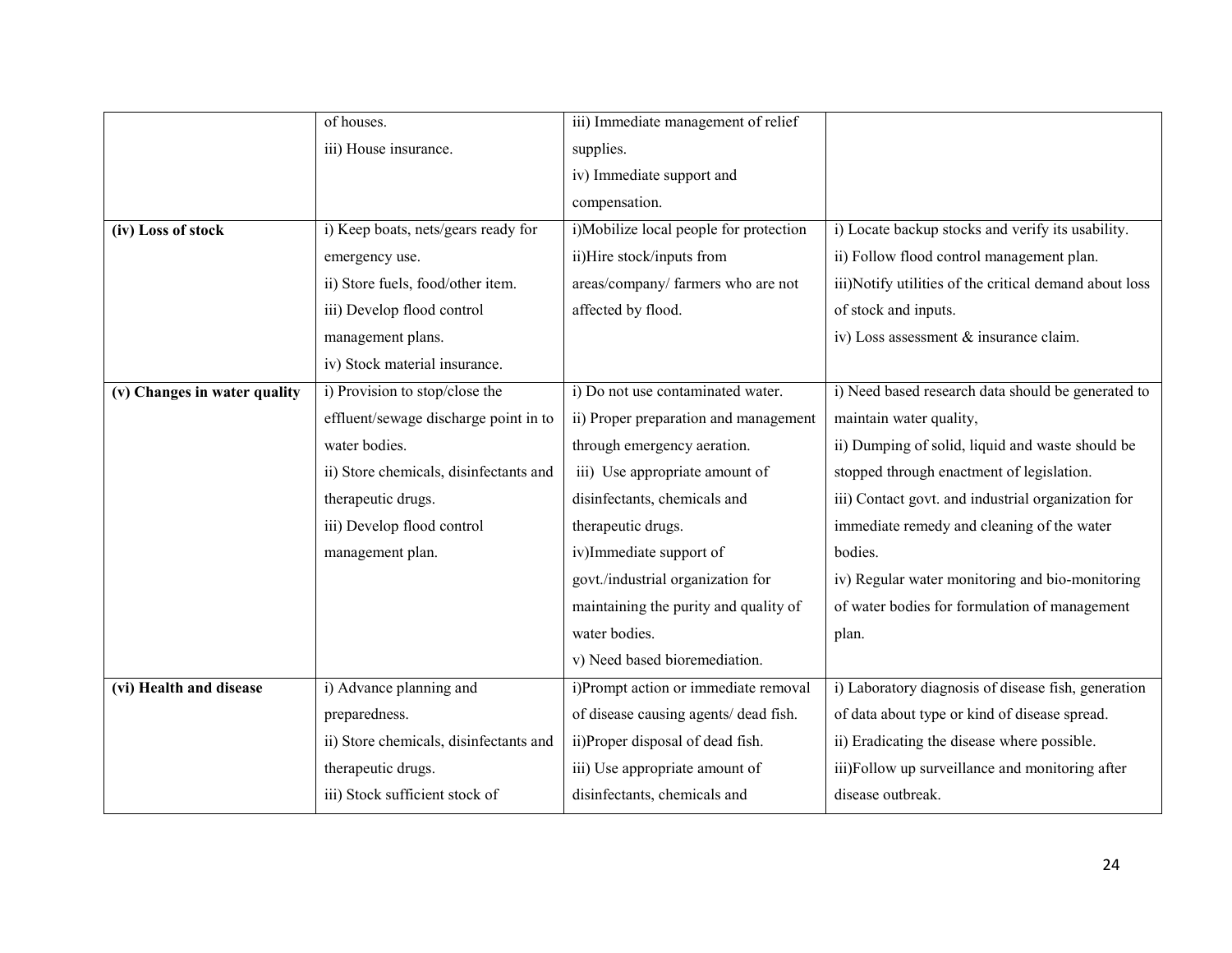|                              | medicines.                             | therapeutic drugs.                     | iv) Bio-monitoring and maintaining water quality.     |
|------------------------------|----------------------------------------|----------------------------------------|-------------------------------------------------------|
|                              |                                        | iv) Emergency aeration or splashing in | v)Need based research data should be generated.       |
|                              |                                        | water bodies.                          | vi) Loss assessment & insurance claim.                |
|                              |                                        |                                        |                                                       |
| <b>B.</b> Aquaculture        |                                        |                                        |                                                       |
| (i) Inundation with flood    | i) Proper facility construction        | i) Arrangement for evacuation          | i) Support to rehabilitation, logistics, training and |
| water                        | /strengthening for ponds and its       | ii) Arrangement for rescue and         | awareness build up $&$ testing and updating the       |
|                              | stock safety.                          | casualty care                          | plan.                                                 |
|                              | ii) Development of flood control       | iii) Arrangement for burial control    | ii) Reallocate fish to maintain appropriate biomass   |
|                              | management plan.                       | room.                                  | so that waste assimilation capacity of pond is not    |
|                              | iii) Arrangement of emergency          | iv) Restoration of essential services, | exceeded.                                             |
|                              | backup equipment on site.              | security and protection of property.   | iii) Reduce or cease feeding because uneaten food     |
|                              | iv) Insurance of stocks.               | v) Coordination of assistance.         | and fish wastes causes decrease in dissolved          |
|                              | v) Prevention from entry of            | vi) Damage and need assessment.        | oxygen level.                                         |
|                              | alien/wild organisms through flood     | vii) Immediate management of relief    | iv) Strengthening of water bodies/ponds.              |
|                              | water.                                 | supplies.                              | v) Loss assessment & insurance claim.                 |
|                              |                                        | viii) Release excess water from height |                                                       |
|                              |                                        | of T.                                  |                                                       |
|                              |                                        | ix) Lower the water level in culture   |                                                       |
|                              |                                        | facilities.                            |                                                       |
| (ii) Water contamination and | i) Provision to stop/close the         | i) Do not use contaminated             | i) Need based research data should be generated to    |
| changes in water quality     | effluent/sewage discharge into         | water.                                 | maintain water quality,                               |
|                              | water bodies.                          | ii) Proper preparation and management  | ii) Dumping of solid, liquid and waste should be      |
|                              | ii) Store chemicals, disinfectants and | through emergency aeration.            | stopped through enactment of legislation.             |
|                              | therapeutic drugs.                     | iii) Use appropriate amount of         | iii) Contact govt. and industrial organization for    |
|                              | iii) Develop flood control             | disinfectants, chemicals and           | immediate remedy and cleaning of water bodies.        |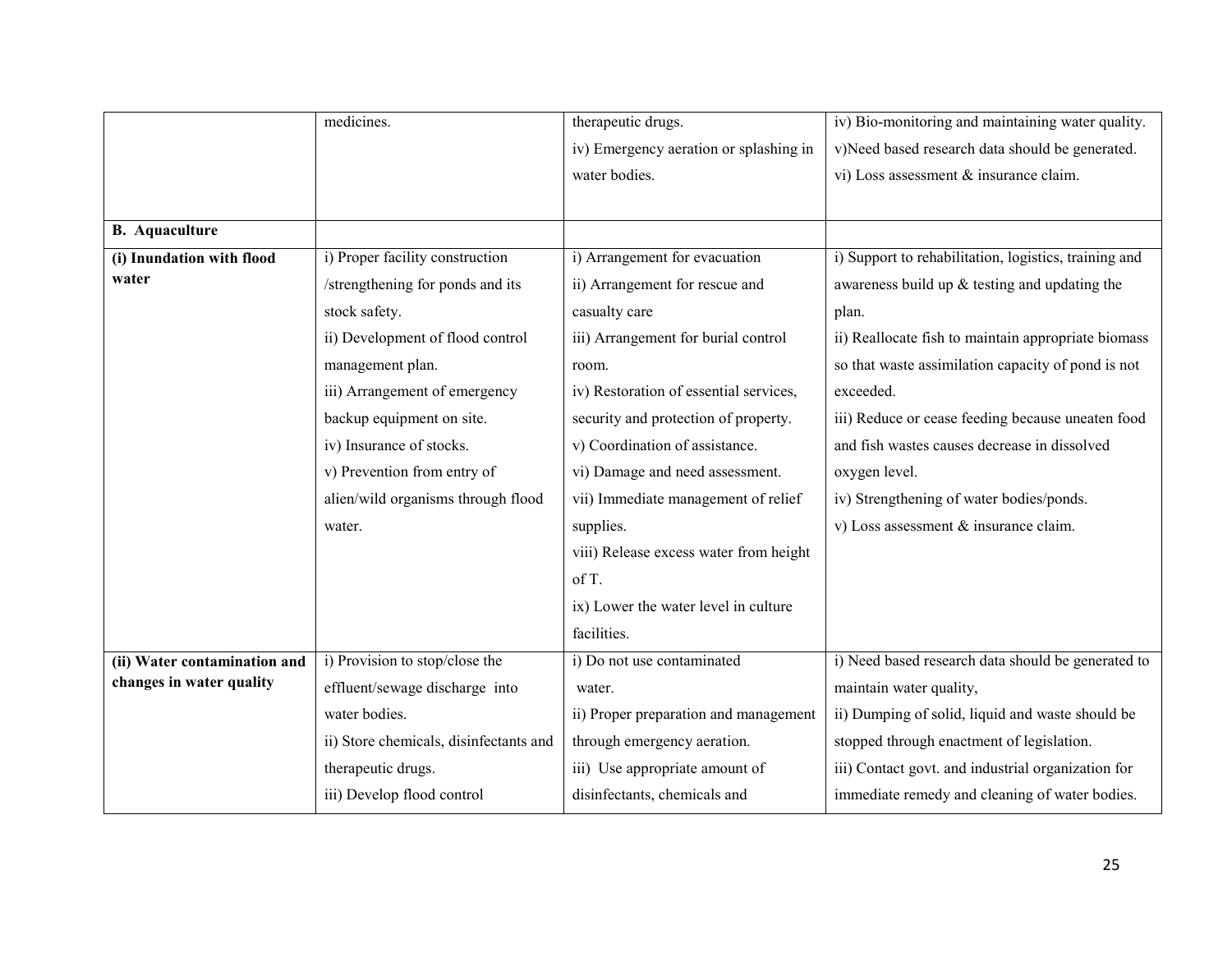|                              | management plan.                       | therapeutic drugs.                       | iv) Regular water monitoring and bio-monitoring     |
|------------------------------|----------------------------------------|------------------------------------------|-----------------------------------------------------|
|                              |                                        | iv) Immediate support of                 | of water bodies for formulation of management       |
|                              |                                        | govt./industrial organization for        | plan.                                               |
|                              |                                        | maintaining the purity and quality of    |                                                     |
|                              |                                        | water bodies.                            |                                                     |
|                              |                                        | iv) Need based bioremediation.           |                                                     |
| (iii) Health and diseases    | i) Advance planning and                | i)Identification of type of disease      | i) laboratory diagnosis of disease fish, generation |
|                              | preparedness.                          | outbreak, prompt action or immediate     | of data about type or kind of disease occurrence.   |
|                              | ii) Store chemicals, disinfectants and | removal of disease causing agents/       | ii) Eradicating the disease.                        |
|                              | therapeutic drugs.                     | dead fish.                               | iii) Follow up surveillance and monitoring after    |
|                              | iii) Stock sufficient emergency        | ii) Proper disposal of dead fish.        | disease outbreak.                                   |
|                              | medicines.                             | iii) Use appropriate amount of           | iv) Proper disposal of dead fish.                   |
|                              |                                        | disinfectants, chemicals and             | vii) Loss assessment & insurance claim.             |
|                              |                                        | therapeutic drugs.                       |                                                     |
|                              |                                        | iv) Determination of nature and speed    |                                                     |
|                              |                                        | of transmission of diseases.             |                                                     |
|                              |                                        | v) Proper preparation and management     |                                                     |
|                              |                                        | through emergency aeration.              |                                                     |
| (iv) Loss of stock and input | i) Keep the stock/input in safer place | i) Search/locate the stock/input, if the | i) Strengthening of stock.                          |
| (feed, chemicals)            | for emergency purpose.                 | condition is good can be used for the    | ii) Assessment of total loss.                       |
|                              | ii) Store fuels, food/other items.     | purpose otherwise discard it.            | iii) Insurance claims.                              |
|                              | iii) Develop flood control             | ii) Mobilize local people for            |                                                     |
|                              | management plan.                       | protection.                              |                                                     |
|                              | iv) Stock material insurance.          | iii) Purchase/hire valuable stock/inputs |                                                     |
|                              |                                        | from areas/company/ farmers who are      |                                                     |
|                              |                                        | not affected by flood                    |                                                     |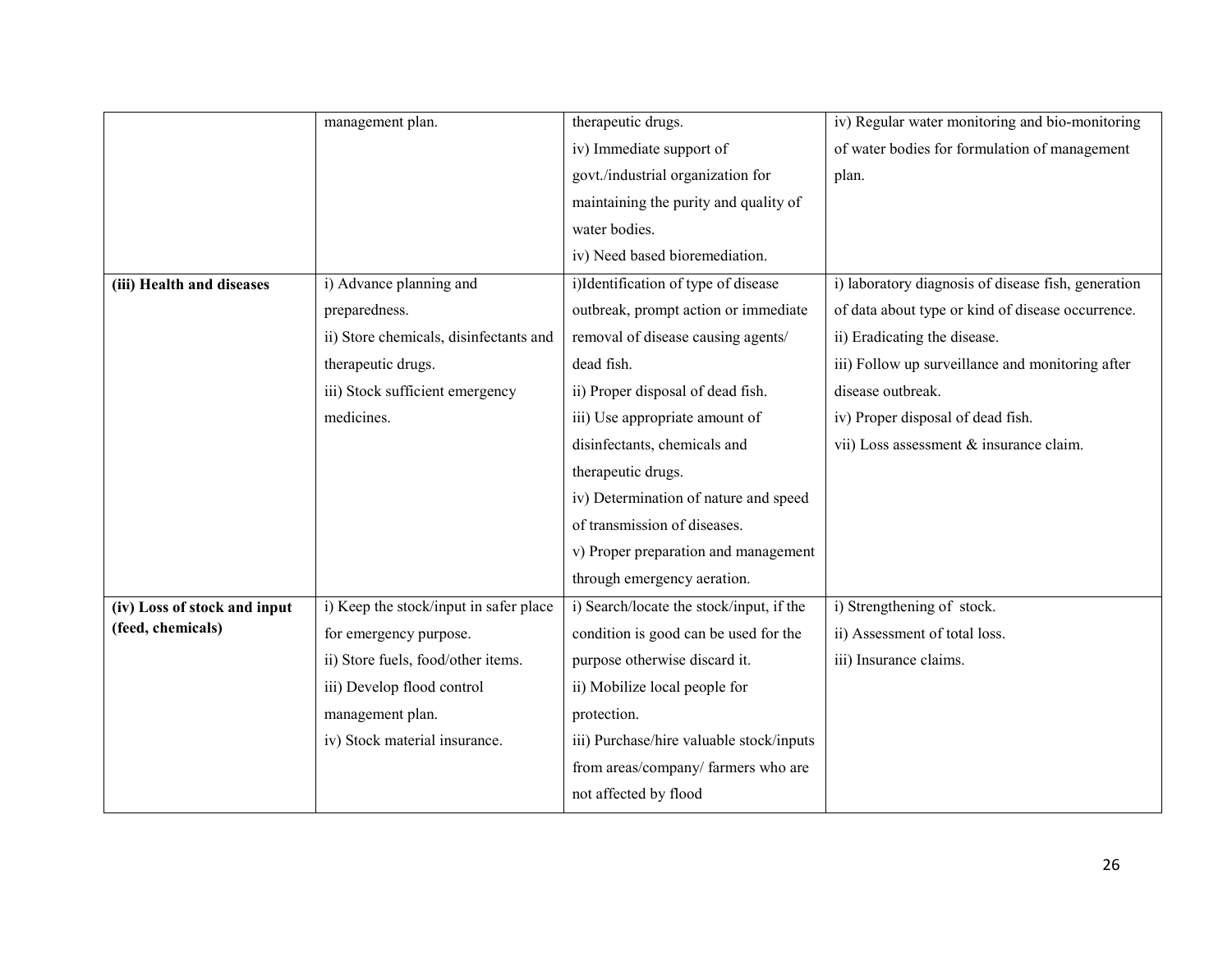| (v) Infrastructure damage              | i)Training for emergency the repair   | i) Damaged infrastructure enumeration | i) Locate backup equipment and verify its    |
|----------------------------------------|---------------------------------------|---------------------------------------|----------------------------------------------|
| (pumps, aerators, huts etc)            | of infrastructure.                    | and need assessment.                  | operation.                                   |
|                                        | ii) Store raw materials for repairing | ii) Locate backup equipment and       | ii) Notify utilities of the critical demand. |
|                                        | of pumps aerators, huts etc.          | verify its operation.                 | iii) Repair of damaged infrastructure.       |
|                                        | iii) Infrastructure insurance.        | iii)Coordination of assistance.       | iv) Loss assessment & insurance claim.       |
|                                        |                                       | iv)Immediate management of relief     |                                              |
|                                        |                                       |                                       |                                              |
|                                        |                                       | supplies                              |                                              |
| (vi) Any other                         |                                       |                                       |                                              |
| 3. Cyclone / Tsunami                   | Not a cyclone prone district.         | Not a cyclone prone district.         | Not a cyclone prone district.                |
| A. Capture                             |                                       |                                       |                                              |
| <b>Marine</b>                          | $\sim$                                | $\blacksquare$                        |                                              |
| (i) Average compensation               |                                       |                                       |                                              |
| paid due to loss of fishermen          |                                       |                                       |                                              |
| lives                                  |                                       |                                       |                                              |
| (ii) Avg. no. of boats/nets<br>damaged |                                       |                                       |                                              |
| (iii) Avg. no. of houses               |                                       |                                       |                                              |
| damaged                                |                                       |                                       |                                              |
| <b>Inland</b>                          | $\sim$                                | $\sim$                                | $\blacksquare$                               |
| <b>B.</b> Aquaculture                  | $\sim$                                |                                       |                                              |
| (i) Overflow / flooding of             |                                       |                                       |                                              |
| ponds                                  |                                       |                                       |                                              |
| (ii) Changes in water quality          |                                       | $\overline{\phantom{0}}$              | $\sim$                                       |
| (freshwater/brackish water             |                                       |                                       |                                              |
| ratio)<br>(iii) Health and disease     | $\overline{a}$                        |                                       |                                              |
|                                        |                                       |                                       |                                              |
| (iv) Loss of stock and input           |                                       |                                       |                                              |
| (feed, chemicals etc.)                 |                                       |                                       |                                              |
| (v) Infrastructure damage              | $\blacksquare$                        | $\blacksquare$                        | $\blacksquare$                               |
| (pumps, aerators,                      |                                       |                                       |                                              |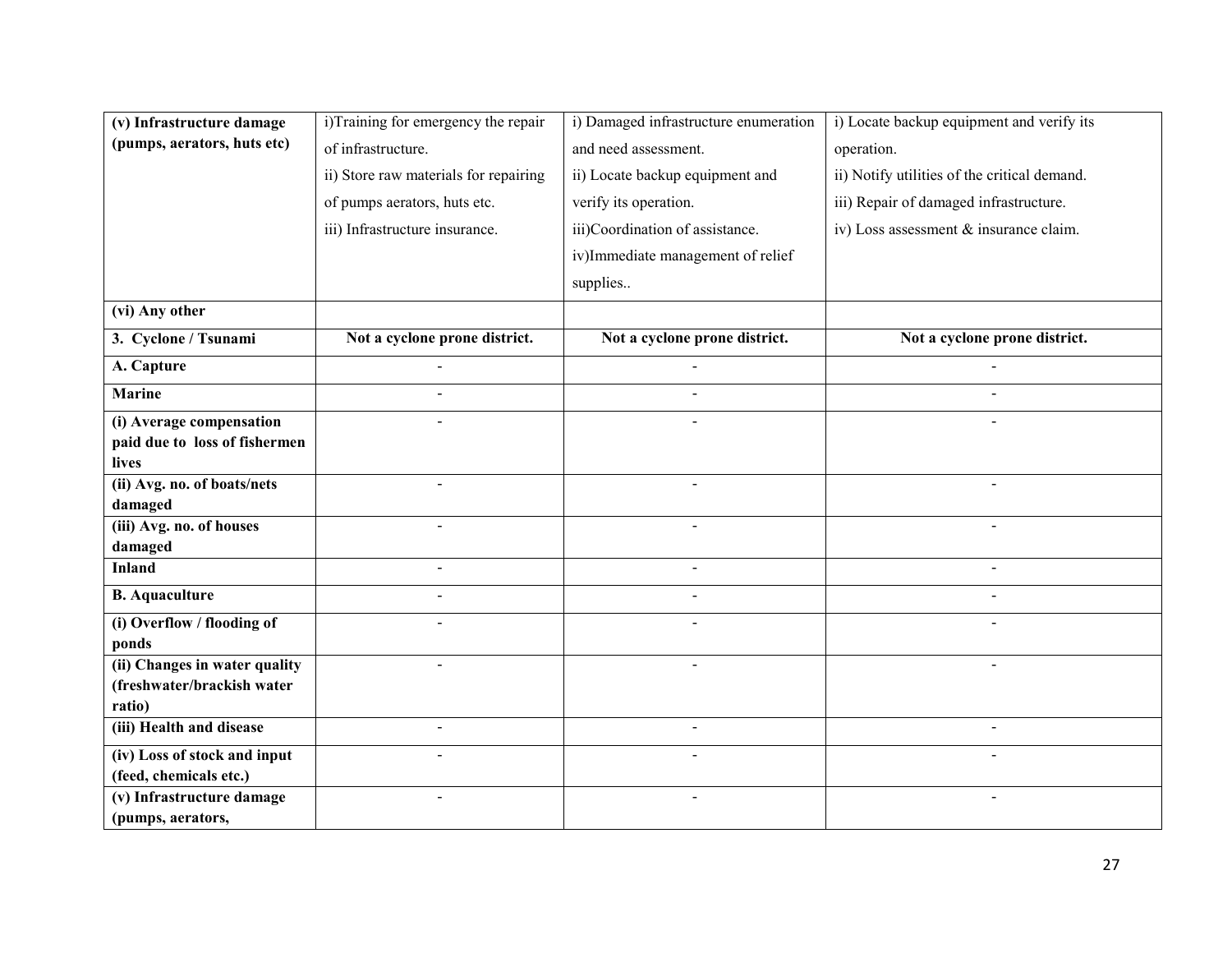| shelters/huts etc.)         |                                       |                                         |                                                    |
|-----------------------------|---------------------------------------|-----------------------------------------|----------------------------------------------------|
| (vi) Any other              |                                       |                                         |                                                    |
| 4. Heat wave and cold wave  |                                       |                                         |                                                    |
| A. Capture                  |                                       |                                         |                                                    |
| <b>Marine</b>               |                                       |                                         |                                                    |
| <b>Inland</b>               | i)Listen to local weather forecasts   | i) Monitor fishing sites frequently to  | i) Intensive afforestation program.                |
|                             | and stay aware of upcoming            | ensure that they are not affected by    | ii) Collect basic weather data on incidence of     |
|                             | temperature changes.                  | heat or cold waves.                     | extreme as well as physical data of water bodies,  |
|                             | ii) Arrange the aerators.             | ii) Use dark materials to cover the     | water chemistry and seasonal changes, plankton     |
|                             | iii) Ensure sufficient water quantity | water bodies during excessive heat      | profile and seasonal blooms, topography and soil   |
|                             | in water bodies.                      | waves.                                  | composition.                                       |
|                             | iv) Formulate strategic fishing       | iii) Adopt proper care and management   | iii) Gather information about history of catch per |
|                             | management during the heat waves      | during the fishing period of cold/heat  | unit effort as well as fish yield rate during heat |
|                             | or cold waves.                        | waves like keeping stock of drinking    | wave and cold wave and accordingly simulate        |
|                             | v) Tree plantation around fish ponds  | water and extra cloths.                 | future plan for sustainable fishing.               |
|                             |                                       | iv) Educating the farmers through       | iv) Loss assessment & insurance claim.             |
|                             |                                       | electronic / print media                |                                                    |
|                             |                                       |                                         |                                                    |
| <b>B.</b> Aquaculture       |                                       |                                         |                                                    |
| (i) Changes in pond         | i)Listen to local weather forecasts   | i) Avoid extreme temperature changes    | i) Intensive afforestation program for reducing    |
| environment (water quality) | and stay aware of upcoming            | as well as low temperature changes for  | heat waves.                                        |
|                             | temperature changes.                  | the safety of fishermen life.           | ii)Collect basic weather data on incidence of      |
|                             | ii) Arrange the aerators.             | ii) Monitor fishing sites frequently to | extremes as well as physical data of water bodies, |
|                             | iii) Ensure sufficient water quantity | ensure that they are not affected by    | water chemistry and seasonal changes, plankton     |
|                             | in water bodies.                      | heat or cold waves.                     | profile and seasonal blooms, topography and soil   |
|                             | iv)Formulate strategic fishing        | iii) Use dark materials to cover the    | composition.                                       |
|                             | management during heat/cold           | water bodies during excessive heat      | iii) Gather information about history of catch per |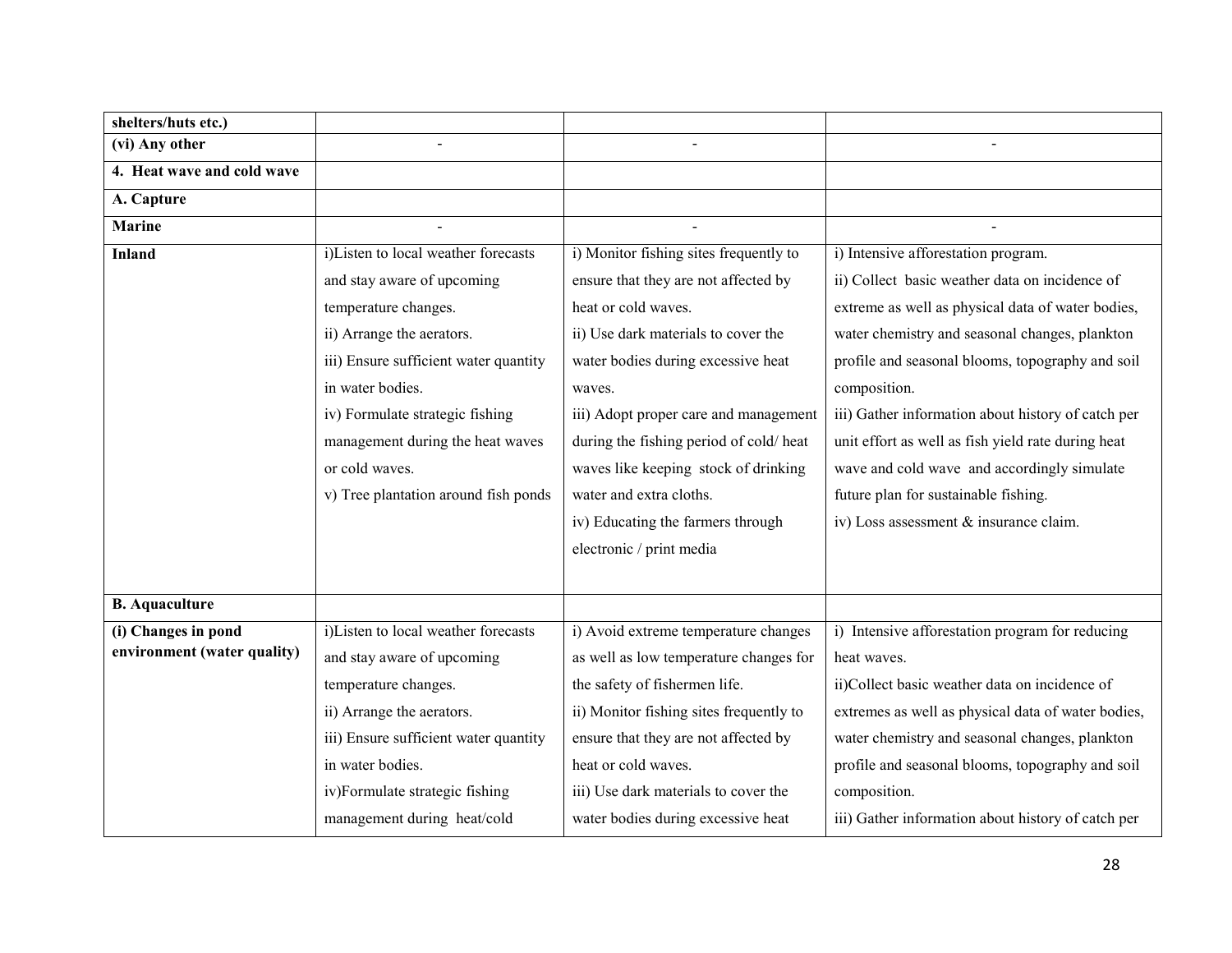|                         | waves.                                 | waves.                                 | unit effort as well as fish yield rate during heat<br>wave and cold wave and accordingly simulate |  |
|-------------------------|----------------------------------------|----------------------------------------|---------------------------------------------------------------------------------------------------|--|
|                         | v) Tree plantation around fish ponds.  | iv) Adopt proper care and management   |                                                                                                   |  |
|                         |                                        | during the fishing period of cold/heat | future plan for sustainable fishing.                                                              |  |
|                         |                                        | waves like keeping stock of drinking   | v) Loss assessment & insurance claim.                                                             |  |
|                         |                                        | water and extra cloths.                |                                                                                                   |  |
|                         |                                        | v) Educating the farmers through       |                                                                                                   |  |
|                         |                                        | electronic/print media                 |                                                                                                   |  |
| (ii) Health and disease | i) Advance planning and                | i)Identification of type of disease    | i) laboratory diagnosis of disease agents,                                                        |  |
| management              | preparedness.                          | outbreak, prompt action or immediate   | generation of data about type or kind of disease                                                  |  |
|                         | ii) Store chemicals, disinfectants and | removal of disease causing agents/     | spread.                                                                                           |  |
|                         | therapeutic drugs.                     | dead fish.                             | ii) Eradicating the disease where possible.                                                       |  |
|                         | iii) Develop heat/cold wave control    | ii) Proper disposal of dead fish.      | iii) Follow up surveillance and monitoring after                                                  |  |
|                         | management plan.                       | iii)Use appropriate amount of          | disease outbreak.                                                                                 |  |
|                         | iv) Stock sufficient quantities of     | disinfectants, chemicals and           | iv) Loss assessment and insurance claim.                                                          |  |
|                         | emergency medicines.                   | therapeutic drugs.                     |                                                                                                   |  |
|                         |                                        | iv) Determination of nature and speed  |                                                                                                   |  |
|                         |                                        | of disease transmission.               |                                                                                                   |  |
|                         |                                        | v) Proper preparation and management   |                                                                                                   |  |
|                         |                                        | through emergency aeration or          |                                                                                                   |  |
|                         |                                        | splashing in water bodies.             |                                                                                                   |  |
| (iii) Any other         |                                        |                                        |                                                                                                   |  |
|                         |                                        |                                        |                                                                                                   |  |